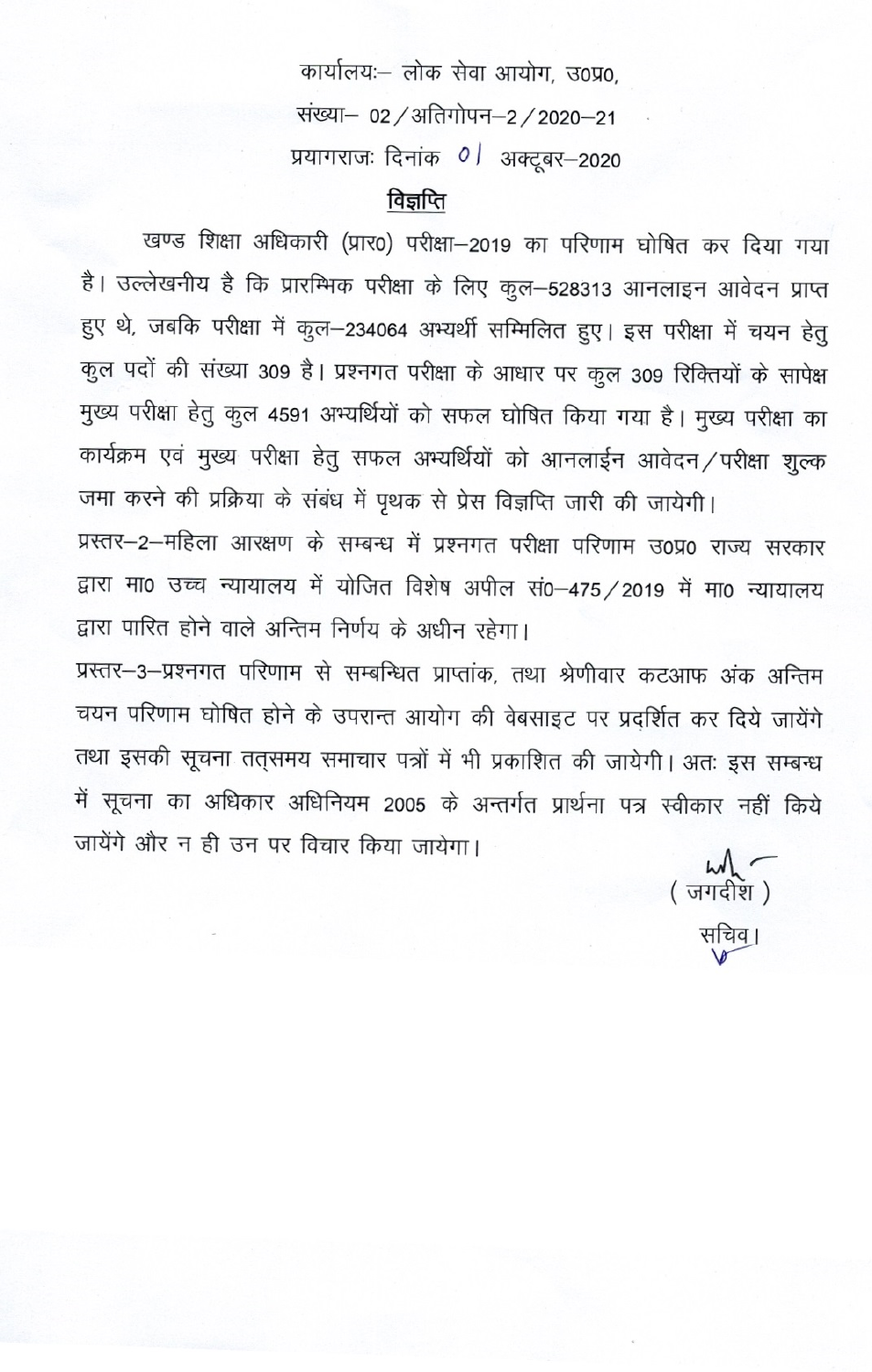| <b>ROLLNO</b> | <b>ROLLNO</b> | TIPI OL CAMPIDATEP ÕOUTILIED LOK MUINP<br><b>ROLLNO</b> | <b>ROLLNO</b> | <b>ROLLNO</b> | <b>LAAI'I</b><br><b>ROLLNO</b> | <b>ROLLNO</b> |
|---------------|---------------|---------------------------------------------------------|---------------|---------------|--------------------------------|---------------|
| 000060        | 006642        | 012371                                                  | 018588        | 023759        | 030737                         | 036794        |
| 000156        | 006710        | 012577                                                  | 018620        | 023998        | 031035                         | 036805        |
| 000220        | 006799        | 012691                                                  | 018633        | 024137        | 031075                         | 036816        |
| 000372        | 006919        | 012886                                                  | 018638        | 024291        | 031096                         | 037540        |
| 000389        | 007095        | 012927                                                  | 018693        | 024674        | 031251                         | 037556        |
| 000584        | 007159        | 012946                                                  | 018798        | 024728        | 031435                         | 037616        |
| 000649        | 007295        | 013367                                                  | 018920        | 024883        | 031436                         | 037640        |
| 000739        | 007341        | 013737                                                  | 018957        | 025535        | 031630                         | 037707        |
| 000755        | 007409        | 013757                                                  | 019266        | 025591        | 031815                         | 037775        |
| 000886        | 007467        | 013833                                                  | 019294        | 025624        | 032159                         | 037915        |
| 001180        | 007632        | 014366                                                  | 019323        | 025802        | 032722                         | 038122        |
| 001227        | 007848        | 014527                                                  | 019678        | 025898        | 032887                         | 038356        |
| 001539        | 007875        | 014557                                                  | 019735        | 025949        | 033075                         | 038396        |
| 001559        | 008123        | 014819                                                  | 020135        | 026051        | 033103                         | 038507        |
| 001866        | 008517        | 014825                                                  | 020190        | 026211        | 033177                         | 038588        |
| 002411        | 008811        | 015033                                                  | 020218        | 026223        | 033195                         | 038603        |
| 002479        | 008822        | 015157                                                  | 020238        | 026356        | 033363                         | 038635        |
| 002626        | 008902        | 015307                                                  | 020290        | 026444        | 033397                         | 038695        |
| 002720        | 009064        | 015351                                                  | 020432        | 026911        | 033494                         | 038841        |
| 003043        | 009277        | 015361                                                  | 020706        | 027075        | 033538                         | 038903        |
| 003099        | 009298        | 015447                                                  | 020753        | 027235        | 033782                         | 039217        |
| 003159        | 009369        | 015573                                                  | 021137        | 027446        | 033831                         | 039315        |
| 003493        | 009384        | 015598                                                  | 021358        | 027542        | 033995                         | 039339        |
| 003692        | 009522        | 015604                                                  | 021399        | 027571        | 034012                         | 039376        |
| 003724        | 009533        | 015719                                                  | 021495        | 027623        | 034135                         | 040312        |
| 003880        | 009602        | 015957                                                  | 021595        | 027997        | 034146                         | 040333        |
| 004123        | 009859        | 016073                                                  | 021835        | 028053        | 034158                         | 040440        |
| 004170        | 009899        | 016202                                                  | 021937        | 028155        | 034235                         | 040494        |
| 004506        | 010205        | 016253                                                  | 022015        | 028198        | 034236                         | 040527        |
| 004664        | 010231        | 016557                                                  | 022062        | 028214        | 034262                         | 040535        |
| 005171        | 010415        | 016593                                                  | 022117        | 028355        | 034542                         | 040582        |
| 005239        | 010429        | 016655                                                  | 022122        | 028377        | 034580                         | 040801        |
| 005416        | 010551        | 016740                                                  | 022158        | 029135        | 034587                         | 040992        |
| 005422        |               |                                                         | 022434        | 029144        | 034691                         | 041007        |
| 005468        | 010715        | 016807<br>016892                                        | 022709        | 029271        | 034742                         | 041242        |
|               | 011026        |                                                         |               |               |                                |               |
| 005552        | 011091        | 017027                                                  | 022855        | 029497        | 034873                         | 041551        |
| 005686        | 011257        | 017305                                                  | 023135        | 029595        | 035457                         | 041552        |
| 005943        | 011711        | 017328                                                  | 023159        | 029836        | 035493                         | 041790        |
| 006019        | 011798        | 017436                                                  | 023162        | 030175        | 035632                         | 041819        |
| 006136        | 012058        | 018053                                                  | 023254        | 030238        | 036076                         | 042236        |
| 006269        | 012133        | 018099                                                  | 023615        | 030295        | 036106                         | 042239        |
| 006493        | 012155        | 018206                                                  | 023629        | 030595        | 036296                         | 042517        |
| 006637        | 012294        | 018474                                                  | 023644        | 030624        | 036711                         | 042520        |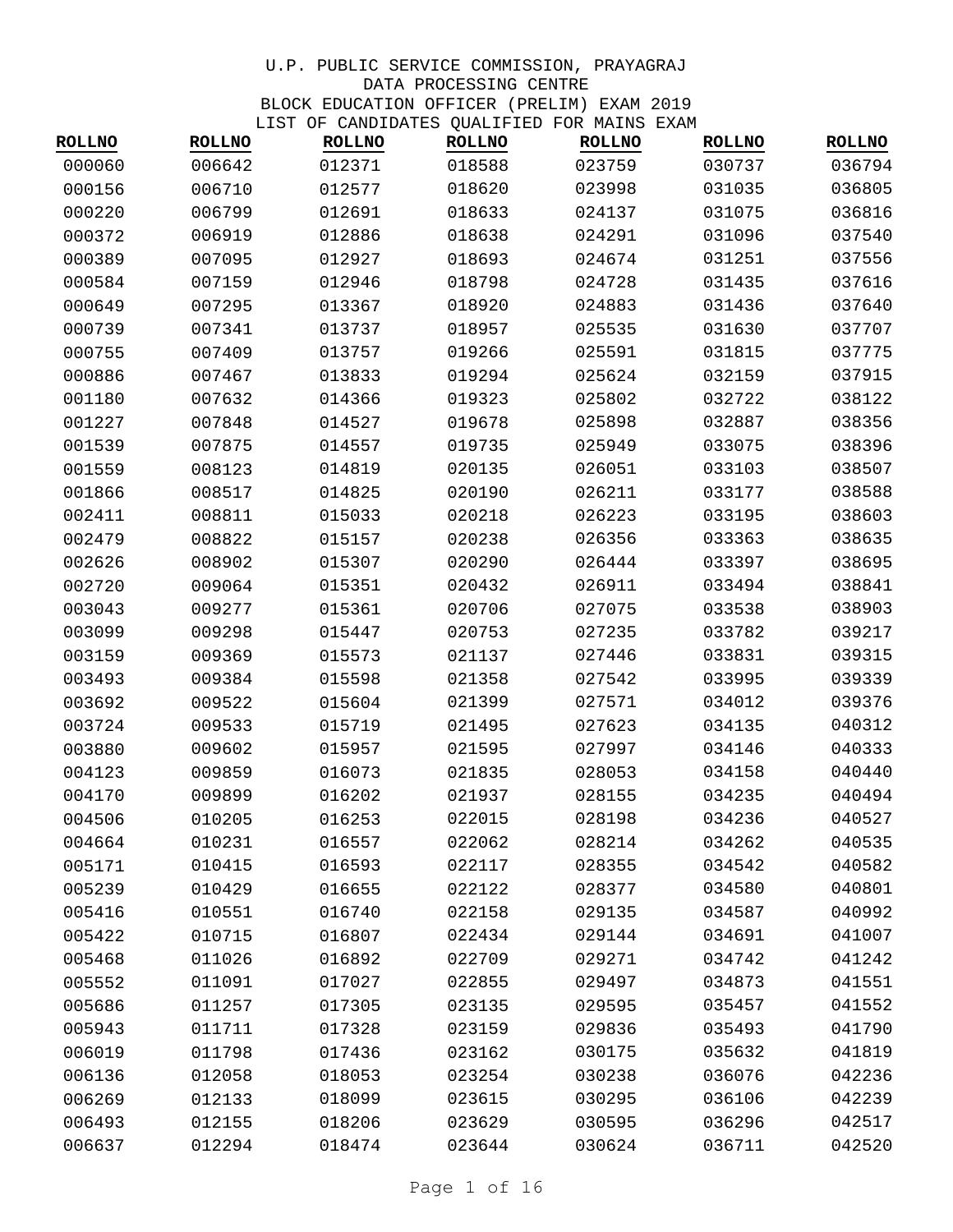| <b>ROLLNO</b> | <b>ROLLNO</b> | <b>ROLLNO</b> | CHAPIDAIND QUANTITION I OR PAIND<br><b>ROLLNO</b> | <b>ROLLNO</b> | <b>ROLLNO</b> | <b>ROLLNO</b> |
|---------------|---------------|---------------|---------------------------------------------------|---------------|---------------|---------------|
| 042676        | 049057        | 056534        | 063676                                            | 070460        | 077763        | 083187        |
| 042813        | 049098        | 056752        | 063834                                            | 070582        | 077770        | 083225        |
| 042850        | 049293        | 056843        | 063874                                            | 070876        | 078073        | 083275        |
| 042910        | 049353        | 056920        | 063920                                            | 071039        | 078233        | 083335        |
| 042924        | 049391        | 057042        | 063952                                            | 071374        | 078470        | 083413        |
| 043096        | 049597        | 057339        | 064031                                            | 071394        | 078891        | 083687        |
| 043254        | 049638        | 057479        | 064065                                            | 071437        | 078949        | 083785        |
| 043447        | 049753        | 057669        | 064419                                            | 071575        | 079018        | 083847        |
| 043654        | 049849        | 057725        | 064512                                            | 071608        | 079042        | 083871        |
| 044096        | 050208        | 057860        | 064894                                            | 071656        | 079453        | 083925        |
| 044154        | 050884        | 057874        | 064950                                            | 071844        | 079649        | 083929        |
| 044516        | 050953        | 057900        | 065036                                            | 072006        | 079746        | 084015        |
| 044556        | 051089        | 057935        | 065045                                            | 072155        | 079750        | 084036        |
| 044582        | 051295        | 058292        | 065234                                            | 072203        | 079910        | 084200        |
| 045214        | 051395        | 058320        | 065276                                            | 072570        | 080127        | 084268        |
| 045476        | 052187        | 058354        | 065386                                            | 072573        | 080179        | 084527        |
| 045937        | 052307        | 058442        | 065643                                            | 072587        | 080193        | 084543        |
| 045996        | 052605        | 058537        | 065966                                            | 072695        | 080310        | 084567        |
| 046039        | 052724        | 058757        | 066075                                            | 073027        | 081010        | 084572        |
| 046093        | 052805        | 058759        | 066250                                            | 073180        | 081134        | 084629        |
| 046295        | 052898        | 058868        | 066588                                            | 073354        | 081215        | 084765        |
| 046387        | 052992        | 059272        | 066634                                            | 073523        | 081253        | 084772        |
| 046472        | 053075        | 059879        | 066893                                            | 073800        | 081376        | 084830        |
| 046493        | 053152        | 059915        | 067459                                            | 074433        | 081399        | 084839        |
| 046551        | 053286        | 060232        | 068322                                            | 074734        | 081459        | 084898        |
| 046555        | 053575        | 060716        | 068400                                            | 075214        | 081467        | 084946        |
| 046563        | 053615        | 060767        | 068439                                            | 075483        | 081468        | 085092        |
| 046725        | 053932        | 060851        | 068754                                            | 075575        | 081604        | 085271        |
| 046954        | 053953        | 061447        | 068927                                            | 075841        | 081624        | 085334        |
| 047538        | 053968        | 061558        | 068963                                            | 076017        | 081715        | 085523        |
| 047635        | 054182        | 061584        | 069015                                            | 076175        | 082206        | 085645        |
| 047655        | 054269        | 062124        | 069045                                            | 076260        | 082321        | 085766        |
| 047715        | 054275        | 062378        | 069198                                            | 076316        | 082363        | 085775        |
| 047790        | 054433        | 062634        | 069243                                            | 076423        | 082400        | 085827        |
| 047911        | 054635        | 062692        | 069420                                            | 076593        | 082445        | 085855        |
| 047967        | 054820        | 062762        | 069674                                            | 076665        | 082519        | 085892        |
| 048190        | 055253        | 063119        | 069705                                            | 076682        | 082538        | 085902        |
| 048677        | 055291        | 063322        | 069747                                            | 076754        | 082665        | 086270        |
| 048679        | 055433        | 063454        | 070127                                            | 076793        | 082744        | 086287        |
| 048737        | 055713        | 063511        | 070242                                            | 076796        | 082875        | 086607        |
| 048788        | 056039        | 063545        | 070253                                            | 076809        | 082959        | 086671        |
| 048844        | 056262        | 063557        | 070333                                            | 077194        | 083060        | 086677        |
| 048936        | 056476        | 063585        | 070389                                            | 077425        | 083162        | 087312        |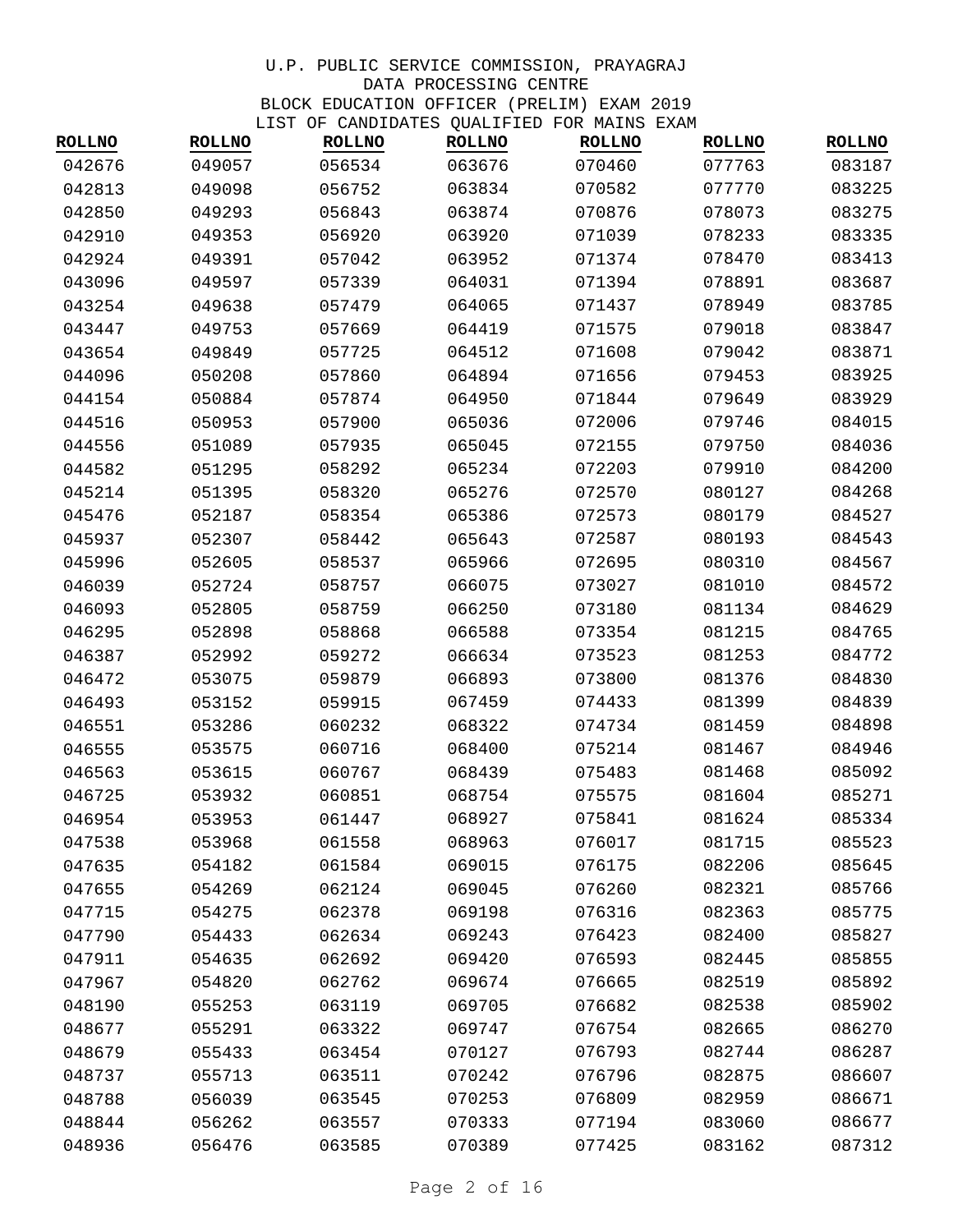| <b>ROLLNO</b> | <b>ROLLNO</b> | <b>ROLLNO</b> | <b>ROLLNO</b> | <b>ROLLNO</b> | <b>ROLLNO</b> | <b>ROLLNO</b> |
|---------------|---------------|---------------|---------------|---------------|---------------|---------------|
| 087404        | 092442        | 096855        | 100922        | 106172        | 111294        | 115730        |
| 087554        | 092475        | 096952        | 101040        | 106192        | 111374        | 115954        |
| 087706        | 092493        | 096987        | 101259        | 106217        | 111543        | 115973        |
| 087719        | 092634        | 097039        | 101382        | 106232        | 111734        | 115977        |
| 087757        | 092769        | 097040        | 101644        | 106541        | 111740        | 116027        |
| 088214        | 093054        | 097106        | 101854        | 106814        | 111960        | 116053        |
| 088294        | 093191        | 097171        | 101868        | 106831        | 112510        | 116157        |
| 088647        | 093214        | 097253        | 102016        | 107107        | 112572        | 116186        |
| 089012        | 093217        | 097290        | 102057        | 107311        | 112645        | 116258        |
| 089184        | 093314        | 097373        | 102077        | 107400        | 112660        | 116462        |
| 089194        | 093344        | 097480        | 102143        | 107452        | 112664        | 116789        |
| 089433        | 093361        | 097907        | 102149        | 107630        | 112816        | 116841        |
| 089464        | 093585        | 098015        | 102274        | 107674        | 112858        | 116851        |
| 089611        | 093747        | 098274        | 102380        | 107690        | 112904        | 117040        |
| 089827        | 093855        | 098338        | 102570        | 107757        | 112964        | 117064        |
| 089887        | 094019        | 098354        | 102754        | 107834        | 113057        | 117134        |
| 089905        | 094386        | 098599        | 102903        | 107910        | 113070        | 117182        |
| 089907        | 094575        | 098731        | 102971        | 107977        | 113071        | 117222        |
| 090134        | 094670        | 098753        | 103017        | 108154        | 113188        | 117453        |
| 090386        | 094869        | 098813        | 103076        | 108334        | 113272        | 117475        |
| 090504        | 095092        | 098989        | 103093        | 108389        | 113290        | 117485        |
| 090507        | 095149        | 099015        | 103824        | 108493        | 113477        | 117794        |
| 090560        | 095204        | 099207        | 103836        | 108542        | 113560        | 117927        |
| 090565        | 095274        | 099291        | 103837        | 108554        | 113596        | 117962        |
| 090567        | 095330        | 099334        | 104183        | 108617        | 113717        | 118065        |
| 090721        | 095351        | 099402        | 104470        | 108860        | 113889        | 118427        |
| 090778        | 095534        | 099466        | 104560        | 108993        | 113891        | 118463        |
| 090911        | 095549        | 099687        | 104593        | 108994        | 114009        | 118595        |
| 090947        | 095550        | 099786        | 104864        | 109084        | 114286        | 118698        |
| 091084        | 095626        | 099872        | 104957        | 109194        | 114293        | 118715        |
| 091154        | 095637        | 099932        | 105190        | 109446        | 114310        | 118751        |
| 091187        | 095772        | 100015        | 105206        | 109629        | 114740        | 119075        |
| 091375        | 095850        | 100070        | 105269        | 109714        | 114800        | 119235        |
| 091442        | 095870        | 100158        | 105332        | 109734        | 115029        | 119327        |
| 091579        | 096029        | 100366        | 105382        | 109764        | 115089        | 119350        |
| 091733        | 096051        | 100547        | 105540        | 109907        | 115137        | 119417        |
| 091771        | 096117        | 100604        | 105552        | 109925        | 115172        | 119515        |
| 091952        | 096122        | 100654        | 105582        | 110009        | 115225        | 120009        |
| 092111        | 096188        | 100655        | 105594        | 110273        | 115349        | 120085        |
| 092150        | 096447        | 100718        | 105633        | 110502        | 115458        | 120098        |
| 092163        | 096487        | 100742        | 105793        | 110518        | 115572        | 120100        |
| 092393        | 096546        | 100869        | 105818        | 110836        | 115575        | 120226        |
| 092434        | 096782        | 100893        | 106112        | 111118        | 115652        | 120232        |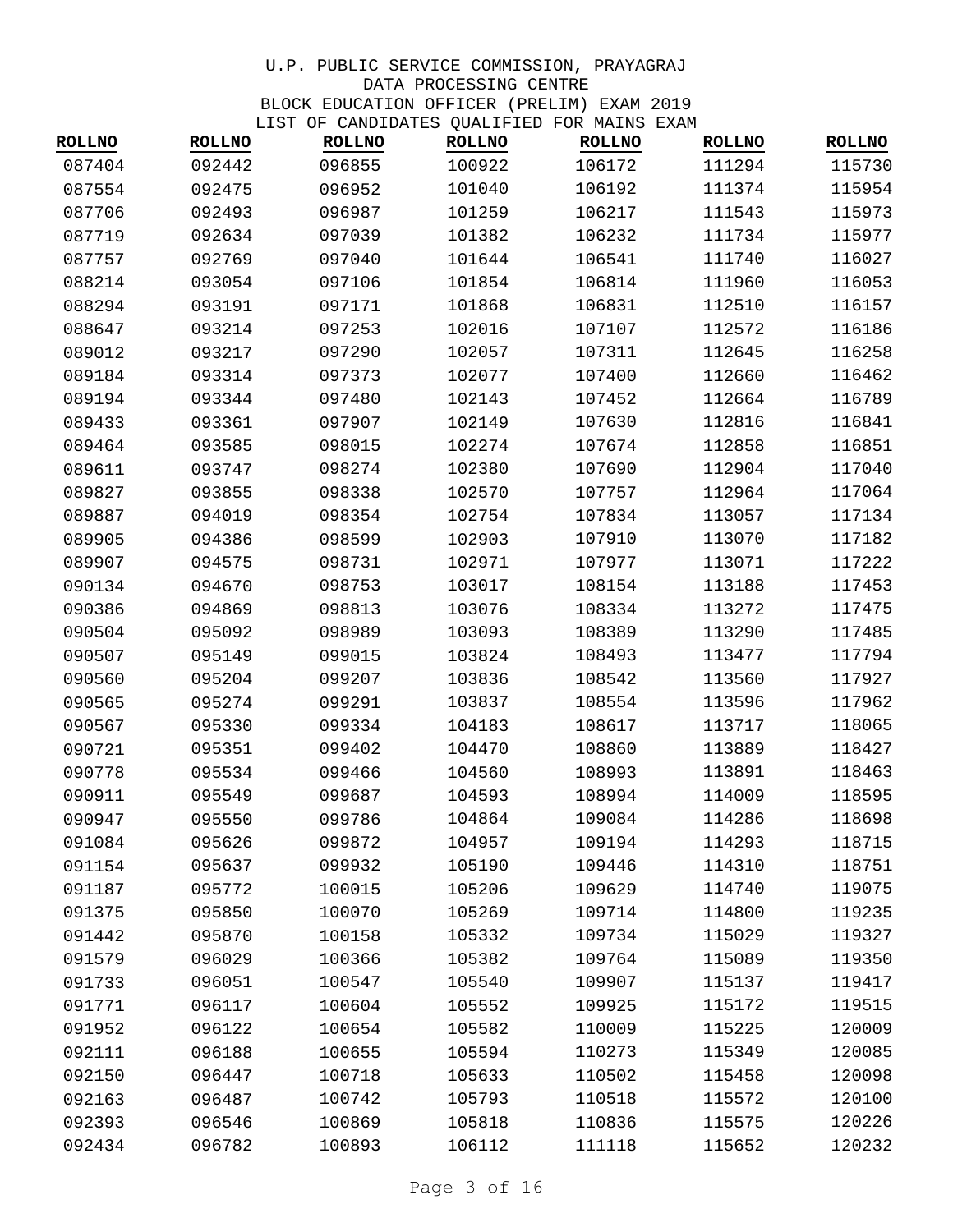| <b>ROLLNO</b> | <b>ROLLNO</b> | <b>ROLLNO</b> | Of Christian gones for mining<br><b>ROLLNO</b> | <b>ROLLNO</b> | <b>ROLLNO</b> | <b>ROLLNO</b> |
|---------------|---------------|---------------|------------------------------------------------|---------------|---------------|---------------|
| 120242        | 125338        | 131239        | 135812                                         | 140077        | 144585        | 149483        |
| 120261        | 125509        | 131449        | 135837                                         | 140145        | 144613        | 149493        |
| 120267        | 125709        | 131765        | 136013                                         | 140375        | 144673        | 149576        |
| 120290        | 125713        | 131782        | 136086                                         | 140410        | 145532        | 149759        |
| 120294        | 126050        | 131825        | 136099                                         | 140835        | 145619        | 149814        |
| 120375        | 126153        | 131965        | 136165                                         | 140907        | 145865        | 149840        |
| 120955        | 126914        | 132132        | 136167                                         | 140915        | 145899        | 150114        |
| 121028        | 126931        | 132135        | 136270                                         | 141000        | 145938        | 150199        |
| 121155        | 127206        | 132222        | 136279                                         | 141098        | 146153        | 150318        |
| 121228        | 127323        | 132431        | 136362                                         | 141189        | 146188        | 150359        |
| 121562        | 127637        | 132775        | 136555                                         | 141272        | 146438        | 150540        |
| 121725        | 127958        | 132895        | 136579                                         | 141551        | 146726        | 150924        |
| 121872        | 127975        | 132978        | 136703                                         | 141875        | 146778        | 150997        |
| 122025        | 128107        | 133098        | 136720                                         | 141975        | 146806        | 151078        |
| 122120        | 128238        | 133175        | 136773                                         | 142015        | 146918        | 151098        |
| 122325        | 128254        | 133231        | 136857                                         | 142110        | 147046        | 151946        |
| 122341        | 128257        | 133264        | 136882                                         | 142135        | 147145        | 152071        |
| 122642        | 128338        | 133308        | 136948                                         | 142233        | 147193        | 152140        |
| 122858        | 128429        | 133415        | 136984                                         | 142375        | 147252        | 152322        |
| 122877        | 128673        | 133776        | 137115                                         | 142606        | 147438        | 152507        |
| 122928        | 128788        | 133858        | 137353                                         | 142796        | 147493        | 152534        |
| 122956        | 128997        | 133913        | 137408                                         | 142955        | 147633        | 153079        |
| 123015        | 129138        | 134045        | 137612                                         | 143045        | 147673        | 153112        |
| 123229        | 129267        | 134085        | 137629                                         | 143066        | 147699        | 153115        |
| 123233        | 129338        | 134116        | 137909                                         | 143079        | 147718        | 153296        |
| 123382        | 129418        | 134200        | 137935                                         | 143205        | 148045        | 153429        |
| 123400        | 130210        | 134434        | 138195                                         | 143482        | 148182        | 153554        |
| 123405        | 130215        | 134610        | 138213                                         | 143558        | 148234        | 153597        |
| 123416        | 130255        | 134735        | 138402                                         | 143578        | 148235        | 153675        |
| 123446        | 130292        | 134745        | 138512                                         | 143589        | 148239        | 153772        |
| 123458        | 130507        | 134791        | 138548                                         | 143606        | 148349        | 153922        |
| 123504        | 130573        | 134793        | 138555                                         | 143625        | 148429        | 154032        |
| 123849        | 130754        | 134818        | 138562                                         | 143633        | 148493        | 154218        |
| 123890        | 130832        | 134819        | 138773                                         | 143682        | 148558        | 154309        |
| 123953        | 130848        | 134853        | 138920                                         | 143691        | 148669        | 154334        |
| 124472        | 130865        | 135115        | 138954                                         | 143711        | 148769        | 154378        |
| 124492        | 130868        | 135135        | 139027                                         | 143824        | 148778        | 154447        |
| 124539        | 130910        | 135153        | 139260                                         | 143844        | 148838        | 154712        |
| 124652        | 131024        | 135195        | 139602                                         | 144075        | 148895        | 155005        |
| 124809        | 131064        | 135234        | 139613                                         | 144099        | 148989        | 155025        |
| 124839        | 131075        | 135235        | 139883                                         | 144359        | 149029        | 155031        |
| 124866        | 131144        | 135247        | 139922                                         | 144424        | 149237        | 155035        |
| 124969        | 131215        | 135785        | 139950                                         | 144565        | 149383        | 155098        |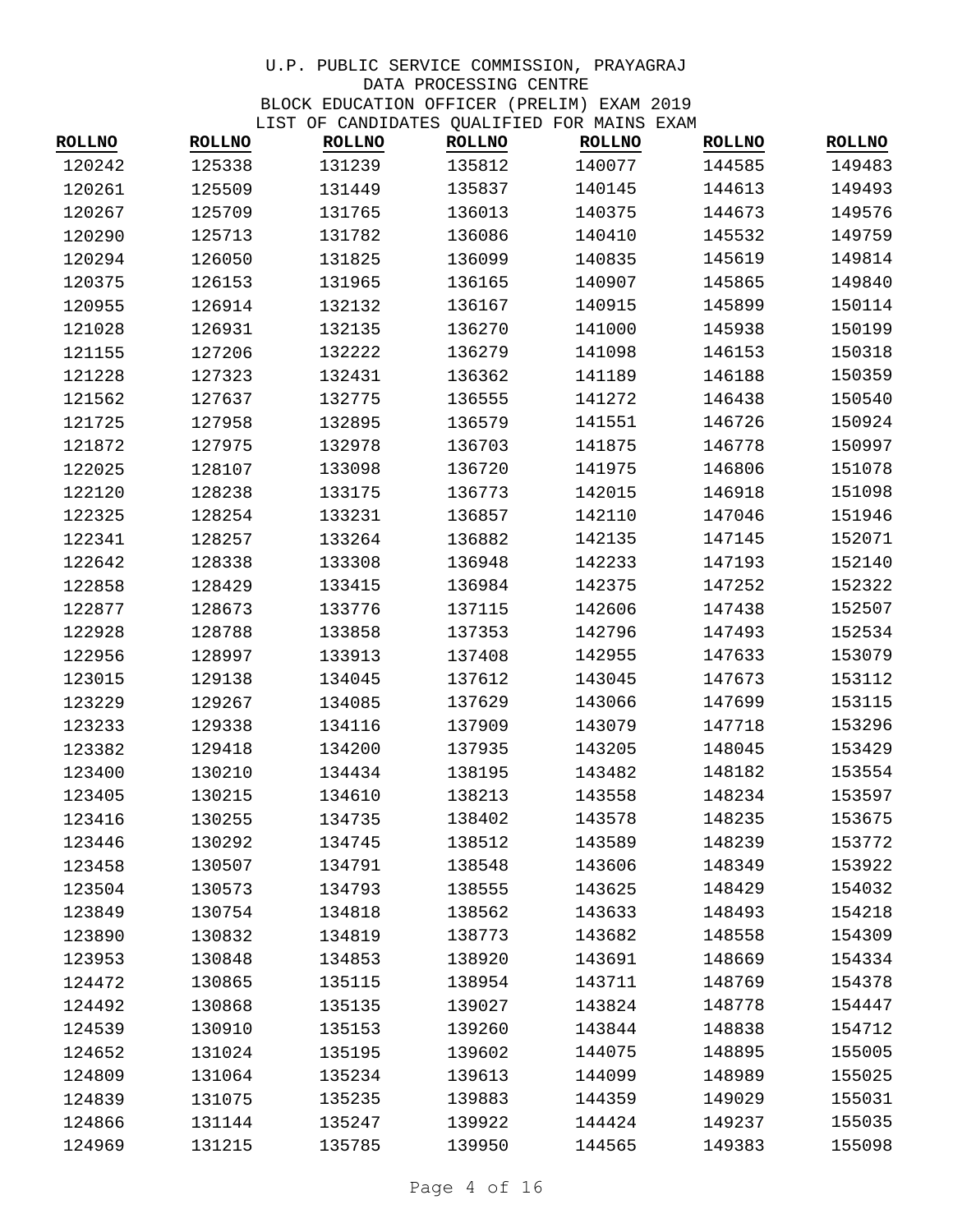| <b>ROLLNO</b> | <b>ROLLNO</b> | TIST OF CANDIDATES QUADIFIED FOR MAINS EAAM<br><b>ROLLNO</b> | <b>ROLLNO</b> | <b>ROLLNO</b> | <b>ROLLNO</b> | <b>ROLLNO</b> |
|---------------|---------------|--------------------------------------------------------------|---------------|---------------|---------------|---------------|
| 155316        | 160313        | 165085                                                       | 170728        | 176498        | 182345        | 188009        |
| 155486        | 160366        | 165115                                                       | 170751        | 176592        | 182853        | 188094        |
| 155529        | 160649        | 165297                                                       | 171157        | 176817        | 182855        | 188208        |
| 155605        | 160698        | 165309                                                       | 171234        | 176955        | 182973        | 188248        |
| 155670        | 160748        | 165358                                                       | 171251        | 176975        | 183277        | 188286        |
| 155749        | 160783        | 165405                                                       | 171418        | 177153        | 183289        | 188674        |
| 156154        | 160793        | 165423                                                       | 171431        | 177258        | 183299        | 188688        |
| 156269        | 160863        | 165503                                                       | 171637        | 177510        | 183599        | 188925        |
| 156378        | 160883        | 165693                                                       | 171641        | 177560        | 183747        | 189183        |
| 156523        | 161130        | 165798                                                       | 171667        | 177563        | 183933        | 189347        |
| 156720        | 161158        | 165828                                                       | 171832        | 177698        | 184423        | 189394        |
| 156835        | 161263        | 165887                                                       | 171990        | 177984        | 184485        | 189428        |
| 156846        | 161295        | 166192                                                       | 172034        | 178000        | 184679        | 189429        |
| 156849        | 161398        | 166199                                                       | 172139        | 178283        | 184867        | 189825        |
| 156906        | 161554        | 166338                                                       | 172288        | 178298        | 184964        | 189872        |
| 157036        | 161593        | 166893                                                       | 172298        | 178413        | 184986        | 189877        |
| 157070        | 161612        | 166923                                                       | 172403        | 178453        | 185146        | 190005        |
| 157086        | 161623        | 166925                                                       | 172411        | 178493        | 185157        | 190025        |
| 157180        | 161632        | 167191                                                       | 172477        | 178537        | 185185        | 190087        |
| 157307        | 161814        | 167365                                                       | 172737        | 178640        | 185439        | 190118        |
| 157456        | 162054        | 167452                                                       | 172765        | 178698        | 185486        | 190158        |
| 157579        | 162085        | 167560                                                       | 172907        | 178817        | 185972        | 190224        |
| 157633        | 162117        | 167810                                                       | 173198        | 178998        | 186100        | 190264        |
| 158006        | 162186        | 167985                                                       | 173230        | 179009        | 186355        | 190367        |
| 158166        | 162349        | 168118                                                       | 173239        | 179295        | 186618        | 190508        |
| 158170        | 162939        | 168253                                                       | 173373        | 179395        | 186765        | 190621        |
| 158182        | 162961        | 168292                                                       | 173523        | 179443        | 186824        | 190720        |
| 158212        | 163084        | 168472                                                       | 174313        | 179516        | 186879        | 190785        |
| 158217        | 163088        | 168474                                                       | 174532        | 179854        | 187188        | 190925        |
| 158273        | 163263        | 168664                                                       | 174746        | 180064        | 187248        | 190972        |
| 158467        | 163588        | 168837                                                       | 174759        | 180139        | 187258        | 190975        |
| 158609        | 163598        | 168849                                                       | 174998        | 180349        | 187263        | 191134        |
| 158688        | 163647        | 168867                                                       | 175055        | 180514        | 187367        | 191135        |
| 158789        | 163709        | 168917                                                       | 175130        | 180526        | 187448        | 191340        |
| 158907        | 163965        | 169020                                                       | 175217        | 180533        | 187461        | 191453        |
| 158989        | 164343        | 169218                                                       | 175223        | 180783        | 187475        | 191516        |
| 159249        | 164416        | 169377                                                       | 175365        | 180969        | 187507        | 191553        |
| 159583        | 164448        | 169631                                                       | 175639        | 181479        | 187535        | 191584        |
| 159849        | 164769        | 169652                                                       | 175766        | 181555        | 187543        | 191645        |
| 159897        | 164838        | 169760                                                       | 176117        | 181749        | 187546        | 191705        |
| 160056        | 164847        | 169818                                                       | 176151        | 181845        | 187565        | 191797        |
| 160108        | 164878        | 170032                                                       | 176210        | 182155        | 187673        | 191945        |
| 160194        | 164994        | 170633                                                       | 176332        | 182279        | 187719        | 191971        |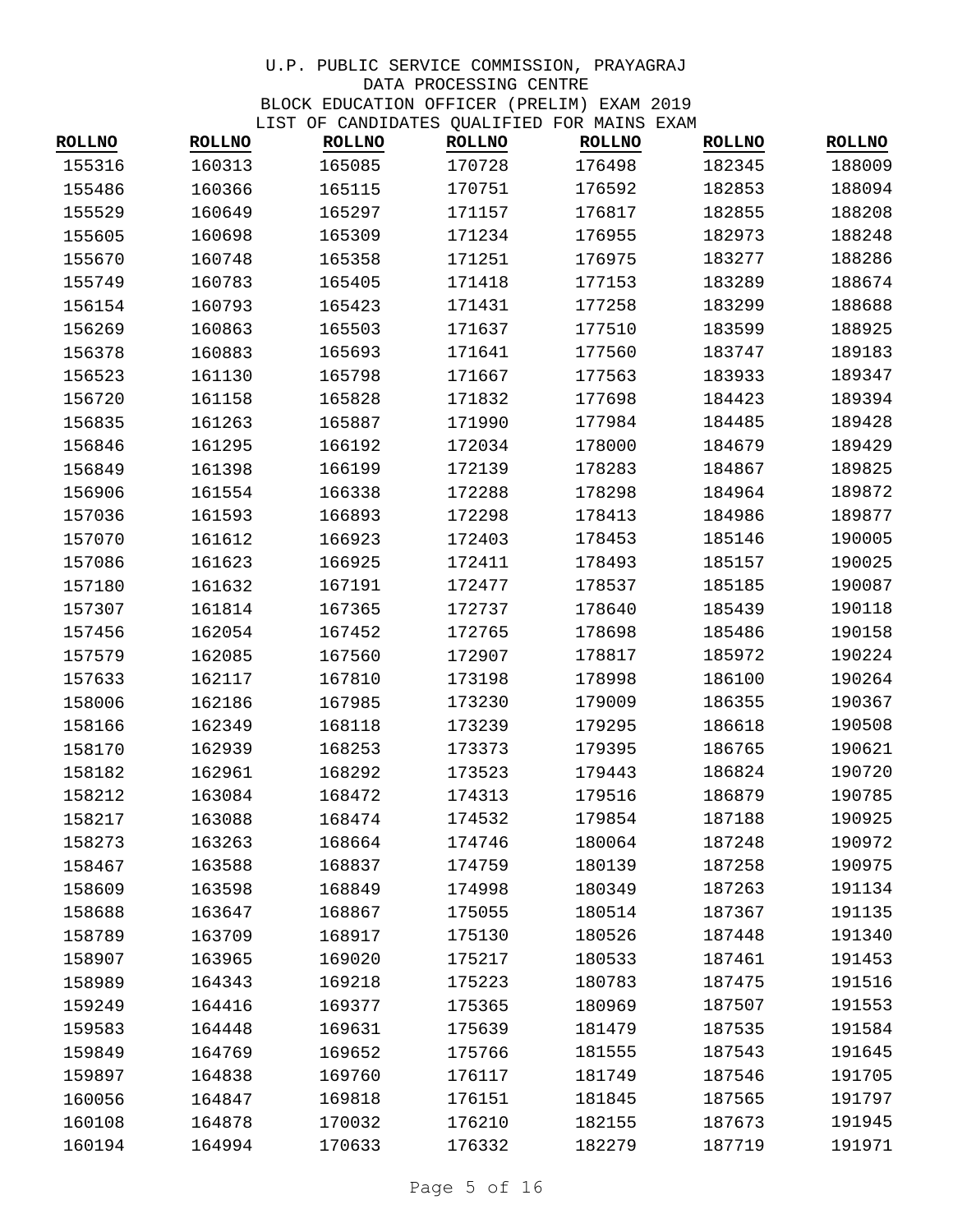|               |               | LISI OF CANDIDAILS QUALIFIED FOR MAINS LAAM |               |               |               |               |
|---------------|---------------|---------------------------------------------|---------------|---------------|---------------|---------------|
| <b>ROLLNO</b> | <b>ROLLNO</b> | <b>ROLLNO</b>                               | <b>ROLLNO</b> | <b>ROLLNO</b> | <b>ROLLNO</b> | <b>ROLLNO</b> |
| 192045        | 196376        | 202529                                      | 206927        | 212535        | 217874        | 221454        |
| 192087        | 196623        | 202615                                      | 207018        | 212638        | 217902        | 221518        |
| 192132        | 196732        | 202668                                      | 207238        | 212694        | 217914        | 221595        |
| 192264        | 196892        | 202790                                      | 207353        | 212884        | 217917        | 221729        |
| 192299        | 197307        | 202799                                      | 207514        | 213155        | 217944        | 221765        |
| 192465        | 197594        | 202811                                      | 207618        | 213158        | 217954        | 221776        |
| 192675        | 197787        | 202850                                      | 207842        | 213204        | 217982        | 222030        |
| 192775        | 197809        | 202908                                      | 207850        | 213328        | 217983        | 222039        |
| 192884        | 197826        | 202995                                      | 207914        | 213347        | 218224        | 222059        |
| 193109        | 197844        | 203150                                      | 207962        | 213469        | 218395        | 222275        |
| 193206        | 198143        | 203366                                      | 208267        | 213537        | 218414        | 222325        |
| 193310        | 198329        | 203619                                      | 208278        | 213574        | 218582        | 222676        |
| 193347        | 198444        | 203719                                      | 208362        | 213575        | 218735        | 223035        |
| 193779        | 198516        | 203725                                      | 208363        | 213615        | 218843        | 223063        |
| 193819        | 199215        | 203749                                      | 208660        | 213772        | 218992        | 223149        |
| 194007        | 199431        | 203825                                      | 208998        | 213857        | 219151        | 223209        |
| 194127        | 199442        | 204153                                      | 209678        | 213932        | 220019        | 223218        |
| 194134        | 199567        | 204189                                      | 209918        | 214618        | 220278        | 223339        |
| 194325        | 199639        | 204235                                      | 210045        | 214820        | 220302        | 223345        |
| 194329        | 199787        | 204269                                      | 210290        | 215019        | 220457        | 223363        |
| 194424        | 199806        | 204343                                      | 210339        | 215112        | 220489        | 223485        |
| 194643        | 199839        | 204663                                      | 210449        | 215229        | 220528        | 223489        |
| 194664        | 200180        | 204742                                      | 210903        | 215299        | 220558        | 223494        |
| 194789        | 200334        | 204954                                      | 210914        | 215355        | 220629        | 223794        |
| 194839        | 200371        | 204983                                      | 210939        | 215373        | 220675        | 223803        |
| 194898        | 200428        | 205054                                      | 211119        | 215513        | 220775        | 223820        |
| 194945        | 200770        | 205132                                      | 211125        | 215535        | 220789        | 223891        |
| 194949        | 200823        | 205177                                      | 211357        | 215618        | 220809        | 223925        |
| 195004        | 200994        | 205628                                      | 211488        | 215955        | 220849        | 224033        |
| 195177        | 201170        | 205677                                      | 211493        | 216093        | 220871        | 224217        |
| 195246        | 201278        | 205738                                      | 211538        | 216400        | 221063        | 224220        |
| 195273        | 201288        | 205790                                      | 211753        | 216434        | 221069        | 224265        |
| 195314        | 201394        | 205791                                      | 211783        | 216509        | 221075        | 224439        |
| 195335        | 201417        | 205803                                      | 211883        | 216579        | 221084        | 224447        |
| 195348        | 201435        | 205984                                      | 211934        | 216834        | 221109        | 224558        |
| 195367        | 201792        | 206010                                      | 211950        | 217022        | 221217        | 224657        |
| 195399        | 201819        | 206129                                      | 212018        | 217546        | 221290        | 224737        |
| 195496        | 201852        | 206212                                      | 212050        | 217551        | 221295        | 224809        |
| 195559        | 201931        | 206309                                      | 212073        | 217728        | 221309        | 224815        |
| 195873        | 202021        | 206634                                      | 212130        | 217733        | 221333        | 224973        |
| 196055        | 202056        | 206769                                      | 212243        | 217753        | 221347        | 224995        |
| 196227        | 202076        | 206847                                      | 212430        | 217804        | 221348        | 225050        |
| 196270        | 202099        | 206879                                      | 212485        | 217809        | 221354        | 225055        |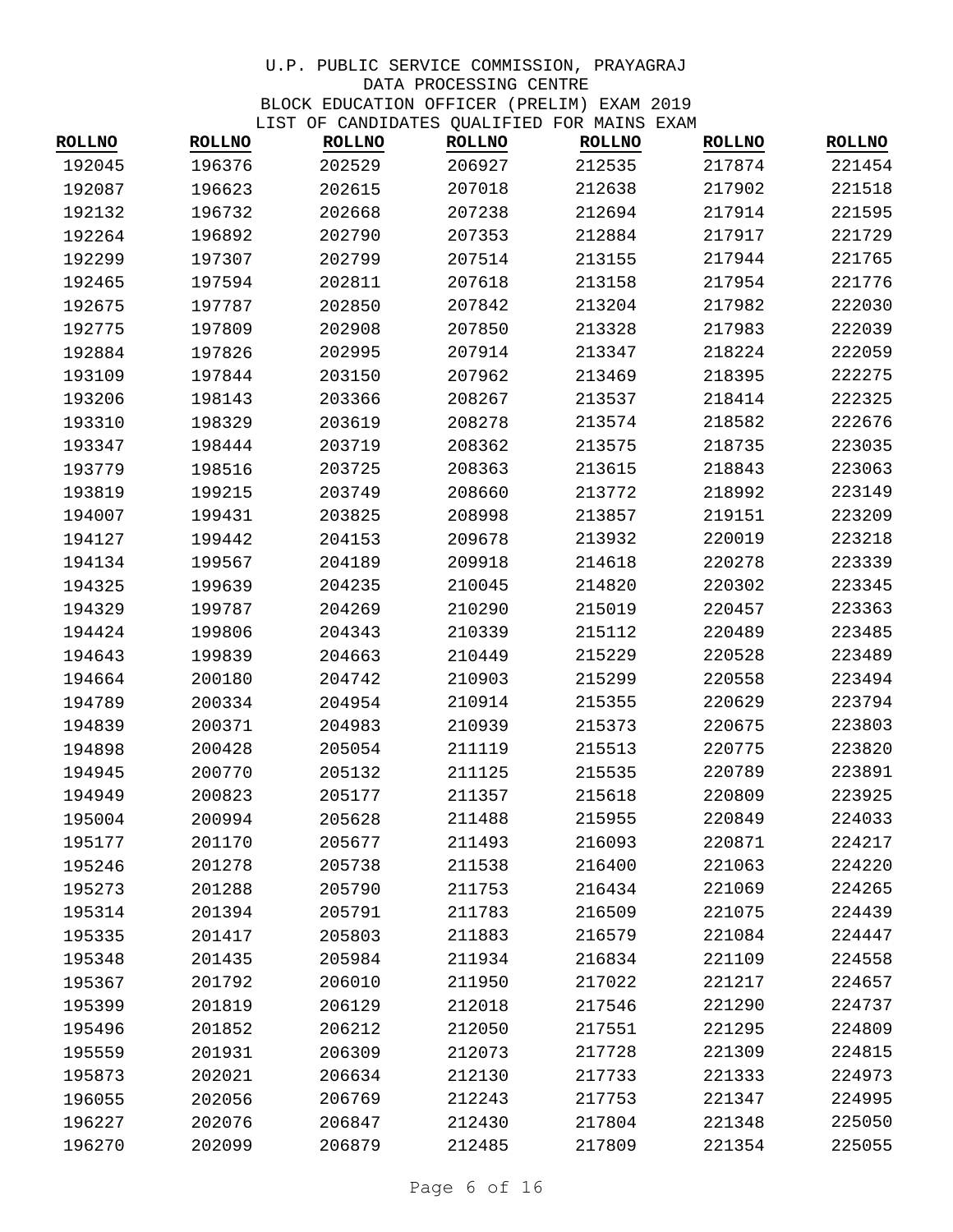| <b>ROLLNO</b> | <b>ROLLNO</b> | TISI OF CANDIDAILS QUALIFILD FOR MAINS LAAM<br><b>ROLLNO</b> | <b>ROLLNO</b> | <b>ROLLNO</b> | <b>ROLLNO</b> | <b>ROLLNO</b> |
|---------------|---------------|--------------------------------------------------------------|---------------|---------------|---------------|---------------|
| 225070        | 228080        | 231137                                                       | 236606        | 240488        | 245248        | 249380        |
| 225244        | 228251        | 231173                                                       | 236674        | 240666        | 245296        | 249402        |
| 225290        | 228330        | 231207                                                       | 236777        | 240833        | 245385        | 249572        |
| 225357        | 228336        | 231289                                                       | 236988        | 240885        | 245445        | 249684        |
| 225417        | 228349        | 231415                                                       | 237134        | 240893        | 245702        | 249714        |
| 225500        | 228429        | 231680                                                       | 237269        | 241103        | 245842        | 249896        |
| 225610        | 228610        | 231791                                                       | 237290        | 241335        | 245888        | 249899        |
| 225710        | 228614        | 231866                                                       | 237393        | 241366        | 245963        | 250087        |
| 225858        | 228690        | 231936                                                       | 237430        | 241416        | 246030        | 250232        |
| 225859        | 228809        | 231962                                                       | 237510        | 241611        | 246134        | 250385        |
| 225876        | 228934        | 232089                                                       | 237512        | 241736        | 246150        | 250405        |
| 225910        | 228949        | 232120                                                       | 237728        | 241831        | 246185        | 250419        |
| 226010        | 228989        | 232227                                                       | 238027        | 242358        | 246211        | 250599        |
| 226018        | 228995        | 232420                                                       | 238051        | 242628        | 246219        | 250647        |
| 226107        | 228997        | 232469                                                       | 238107        | 242629        | 246238        | 250706        |
| 226169        | 229058        | 232503                                                       | 238111        | 242706        | 246350        | 250748        |
| 226434        | 229089        | 232506                                                       | 238135        | 242809        | 246386        | 250820        |
| 226437        | 229196        | 232568                                                       | 238296        | 243056        | 246407        | 251426        |
| 226550        | 229237        | 232673                                                       | 238316        | 243262        | 246493        | 251516        |
| 226588        | 229296        | 232748                                                       | 238454        | 243291        | 246549        | 251517        |
| 226659        | 229317        | 232845                                                       | 238538        | 243302        | 246738        | 251612        |
| 226704        | 229345        | 232969                                                       | 238578        | 243394        | 246965        | 251840        |
| 226705        | 229458        | 233156                                                       | 238595        | 243411        | 246977        | 251855        |
| 226770        | 229557        | 233569                                                       | 238673        | 243426        | 246998        | 252045        |
| 226778        | 229631        | 233611                                                       | 238738        | 243567        | 247008        | 252184        |
| 226805        | 229689        | 234036                                                       | 238756        | 243638        | 247144        | 252218        |
| 226819        | 229734        | 234154                                                       | 238805        | 243676        | 247146        | 252278        |
| 226905        | 229846        | 234581                                                       | 238955        | 243750        | 247237        | 252417        |
| 226910        | 229969        | 234669                                                       | 239044        | 243768        | 247387        | 252435        |
| 227155        | 229977        | 234775                                                       | 239111        | 243896        | 247436        | 252475        |
| 227184        | 229989        | 234846                                                       | 239213        | 244105        | 247527        | 252833        |
| 227210        | 230217        | 234887                                                       | 239344        | 244198        | 247671        | 252837        |
| 227333        | 230226        | 235157                                                       | 239345        | 244287        | 247719        | 252878        |
| 227558        | 230234        | 235417                                                       | 239682        | 244482        | 247727        | 253097        |
| 227587        | 230298        | 235450                                                       | 239747        | 244517        | 247767        | 253251        |
| 227596        | 230375        | 235515                                                       | 239965        | 244547        | 247923        | 253351        |
| 227630        | 230525        | 235676                                                       | 240053        | 244625        | 247928        | 253482        |
| 227669        | 230582        | 235754                                                       | 240145        | 244730        | 247990        | 253708        |
| 227691        | 230709        | 235778                                                       | 240184        | 244818        | 248086        | 253786        |
| 227933        | 230734        | 235930                                                       | 240193        | 244910        | 248202        | 253962        |
| 227935        | 230750        | 235947                                                       | 240288        | 244912        | 248402        | 254016        |
| 227957        | 230849        | 236330                                                       | 240336        | 245016        | 248957        | 254140        |
| 227989        | 230914        | 236538                                                       | 240425        | 245205        | 249064        | 254176        |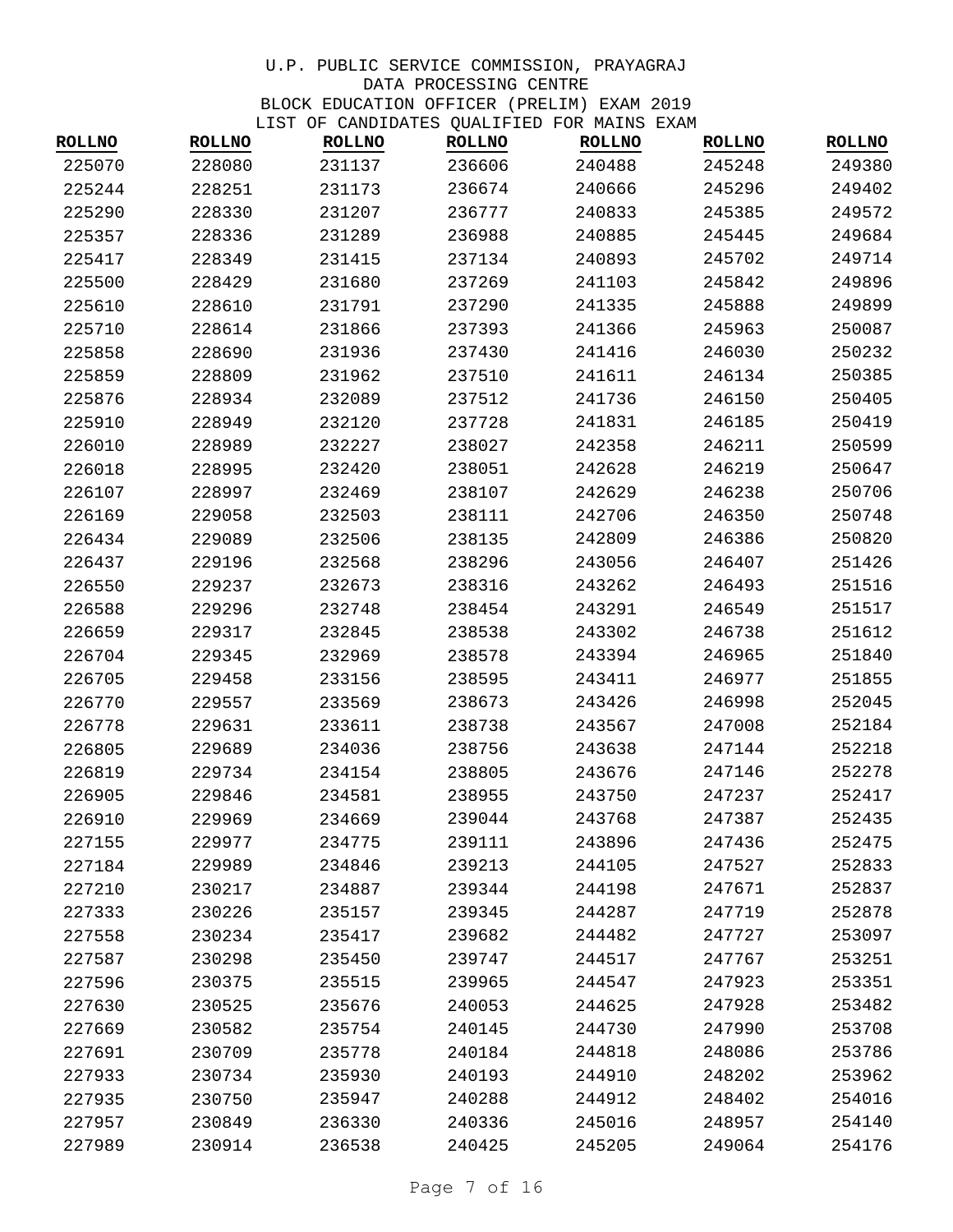| <b>ROLLNO</b> | <b>ROLLNO</b> | TIPI OL CANDIDAILD QUALILIED LOK MAIND EAAM<br><b>ROLLNO</b> | <b>ROLLNO</b> | <b>ROLLNO</b> | <b>ROLLNO</b> | <b>ROLLNO</b> |
|---------------|---------------|--------------------------------------------------------------|---------------|---------------|---------------|---------------|
| 254220        | 258178        | 263139                                                       | 268642        | 274259        | 278603        | 283252        |
| 254253        | 258217        | 263211                                                       | 268867        | 274406        | 278614        | 283332        |
| 254370        | 258274        | 263239                                                       | 268905        | 274422        | 278899        | 283335        |
| 254528        | 258325        | 263354                                                       | 269318        | 274431        | 278918        | 283577        |
| 254586        | 258452        | 263425                                                       | 269339        | 274471        | 278973        | 283591        |
| 254602        | 258469        | 263460                                                       | 269614        | 274510        | 279026        | 283704        |
| 254682        | 258518        | 263531                                                       | 269640        | 274805        | 279051        | 283783        |
| 254722        | 258658        | 263689                                                       | 269674        | 274985        | 279064        | 284091        |
| 254754        | 258687        | 263833                                                       | 269717        | 274992        | 279139        | 284132        |
| 254880        | 258784        | 263887                                                       | 269970        | 275085        | 279328        | 284420        |
| 255157        | 258903        | 263918                                                       | 270020        | 275169        | 279411        | 284434        |
| 255158        | 259025        | 264282                                                       | 270119        | 275426        | 279924        | 284515        |
| 255264        | 259032        | 264300                                                       | 270150        | 275442        | 279995        | 284723        |
| 255380        | 259406        | 264456                                                       | 270185        | 275719        | 280016        | 284773        |
| 255782        | 259545        | 264751                                                       | 270430        | 276326        | 280163        | 284872        |
| 255905        | 259548        | 264765                                                       | 270685        | 276364        | 280211        | 285126        |
| 256094        | 259576        | 264863                                                       | 271070        | 276491        | 280238        | 285519        |
| 256124        | 259811        | 265177                                                       | 271184        | 276499        | 280253        | 285559        |
| 256138        | 259818        | 265197                                                       | 271270        | 276559        | 280377        | 285633        |
| 256153        | 259870        | 265300                                                       | 271271        | 276565        | 280644        | 285877        |
| 256278        | 259880        | 265406                                                       | 271437        | 276598        | 280693        | 285897        |
| 256298        | 259998        | 265428                                                       | 271502        | 276654        | 280943        | 286043        |
| 256308        | 260067        | 265598                                                       | 271520        | 276676        | 280960        | 286071        |
| 256617        | 260350        | 265656                                                       | 271652        | 276734        | 281127        | 286155        |
| 256647        | 260425        | 265760                                                       | 271727        | 276767        | 281153        | 286256        |
| 256855        | 260496        | 265779                                                       | 271967        | 276967        | 281255        | 286343        |
| 256858        | 260528        | 266000                                                       | 272065        | 277096        | 281358        | 286379        |
| 256912        | 260545        | 266149                                                       | 272391        | 277097        | 281412        | 286482        |
| 257155        | 260603        | 266237                                                       | 272392        | 277196        | 281478        | 286644        |
| 257285        | 260825        | 266441                                                       | 272489        | 277384        | 281499        | 286711        |
| 257318        | 260900        | 266506                                                       | 273143        | 277446        | 281594        | 286771        |
| 257337        | 260942        | 266605                                                       | 273243        | 277545        | 281616        | 287044        |
| 257503        | 261008        | 266856                                                       | 273245        | 277551        | 281656        | 287172        |
| 257577        | 261550        | 266890                                                       | 273448        | 277797        | 281739        | 287279        |
| 257725        | 262015        | 266916                                                       | 273509        | 277892        | 281854        | 287466        |
| 257726        | 262120        | 267067                                                       | 273636        | 277909        | 282254        | 287653        |
| 257752        | 262157        | 267105                                                       | 273768        | 277911        | 282331        | 288157        |
| 257819        | 262202        | 267232                                                       | 273945        | 277948        | 282469        | 288223        |
| 257851        | 262391        | 267729                                                       | 273994        | 278229        | 282667        | 288517        |
| 258044        | 262754        | 267735                                                       | 274076        | 278323        | 282974        | 288789        |
| 258074        | 263005        | 267925                                                       | 274094        | 278370        | 283091        | 289298        |
| 258085        | 263034        | 268208                                                       | 274133        | 278439        | 283219        | 289396        |
| 258094        | 263085        | 268449                                                       | 274177        | 278459        | 283236        | 289407        |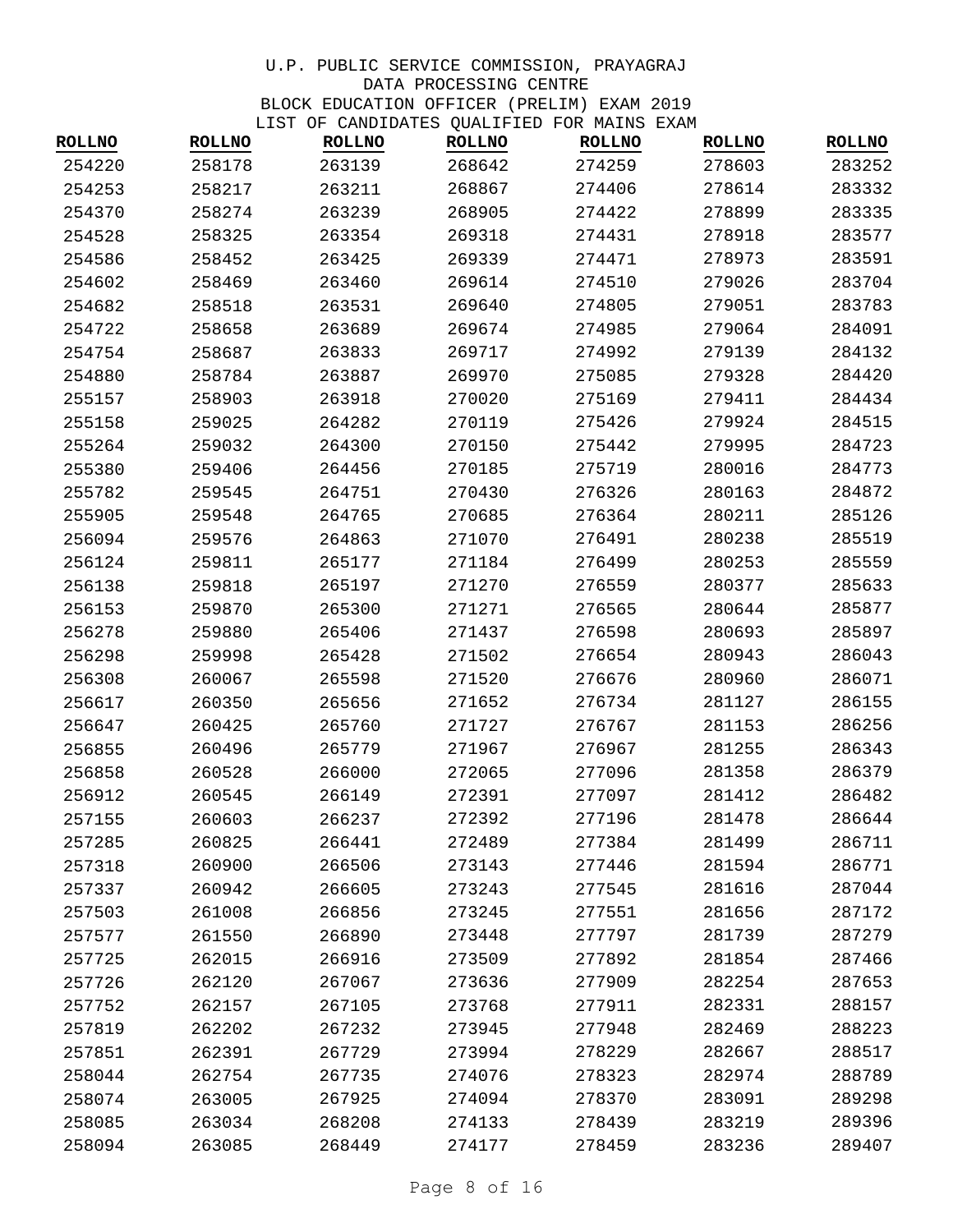| <b>ROLLNO</b> | ᆚᆚᇅ<br><b>ROLLNO</b> | <b>ROLLNO</b> | OF CANDIDATES QUALIFIED FOR MAINS EAAM<br><b>ROLLNO</b> | <b>ROLLNO</b> | <b>ROLLNO</b> | <b>ROLLNO</b> |
|---------------|----------------------|---------------|---------------------------------------------------------|---------------|---------------|---------------|
| 289411        | 296086               | 300920        | 305987                                                  | 312144        | 317706        | 321495        |
| 289445        | 296092               | 300974        | 306106                                                  | 312236        | 317864        | 321817        |
| 289471        | 296125               | 301083        | 306108                                                  | 312384        | 318073        | 321933        |
| 289698        | 296387               | 301155        | 306270                                                  | 312433        | 318123        | 322016        |
| 290110        | 296434               | 301264        | 306772                                                  | 312438        | 318348        | 322046        |
| 290158        | 296730               | 301419        | 306851                                                  | 312543        | 318409        | 322084        |
| 290231        | 296845               | 301453        | 306863                                                  | 312624        | 318534        | 322388        |
| 290459        | 296857               | 301509        | 306883                                                  | 312793        | 318537        | 322424        |
| 290684        | 297236               | 301579        | 306893                                                  | 312812        | 318576        | 322582        |
| 290776        | 297287               | 301655        | 307191                                                  | 312844        | 318597        | 322804        |
| 290803        | 297332               | 301797        | 307243                                                  | 312928        | 318679        | 322889        |
| 290971        | 297347               | 301990        | 307484                                                  | 313277        | 318759        | 322908        |
| 290991        | 297593               | 302072        | 307766                                                  | 313424        | 319004        | 322934        |
| 291008        | 297790               | 302230        | 307971                                                  | 313460        | 319097        | 322988        |
| 291290        | 297865               | 302391        | 308211                                                  | 313604        | 319177        | 323033        |
| 291332        | 297866               | 302437        | 308544                                                  | 313641        | 319184        | 323034        |
| 292283        | 297873               | 302503        | 308692                                                  | 313776        | 319226        | 323191        |
| 292309        | 298198               | 302690        | 308815                                                  | 313929        | 319410        | 323254        |
| 292619        | 298219               | 302770        | 308883                                                  | 313976        | 319679        | 323260        |
| 292624        | 298276               | 303086        | 308980                                                  | 313992        | 319712        | 323348        |
| 292663        | 298406               | 303606        | 309183                                                  | 314085        | 319775        | 323385        |
| 292837        | 298436               | 303884        | 309432                                                  | 314226        | 319798        | 323718        |
| 292874        | 298506               | 303936        | 309487                                                  | 314237        | 319895        | 323923        |
| 292883        | 298577               | 304157        | 309824                                                  | 314615        | 319904        | 324022        |
| 293135        | 298587               | 304244        | 310100                                                  | 314677        | 319923        | 324053        |
| 293284        | 298690               | 304384        | 310164                                                  | 314956        | 320018        | 324163        |
| 293346        | 299038               | 304490        | 310187                                                  | 315157        | 320077        | 324268        |
| 293544        | 299078               | 304626        | 310303                                                  | 315356        | 320160        | 324297        |
| 293569        | 299391               | 304943        | 310333                                                  | 315357        | 320174        | 324455        |
| 293851        | 299413               | 304952        | 310484                                                  | 315393        | 320373        | 324702        |
| 294073        | 299440               | 305124        | 310569                                                  | 315403        | 320558        | 325164        |
| 294293        | 299494               | 305154        | 310604                                                  | 315558        | 320605        | 325169        |
| 294400        | 299605               | 305254        | 310637                                                  | 315836        | 320729        | 325254        |
| 294662        | 299654               | 305284        | 310904                                                  | 315908        | 321056        | 325450        |
| 294877        | 299966               | 305304        | 310964                                                  | 315983        | 321143        | 325473        |
| 294918        | 299976               | 305648        | 311184                                                  | 316066        | 321144        | 325659        |
| 295208        | 300437               | 305676        | 311197                                                  | 316080        | 321161        | 325694        |
| 295232        | 300584               | 305684        | 311426                                                  | 316312        | 321175        | 325990        |
| 295252        | 300677               | 305724        | 311505                                                  | 316942        | 321231        | 326226        |
| 295259        | 300678               | 305736        | 311784                                                  | 317137        | 321275        | 326412        |
| 295378        | 300698               | 305796        | 311816                                                  | 317243        | 321276        | 326497        |
| 295837        | 300717               | 305928        | 311998                                                  | 317405        | 321347        | 326602        |
| 295918        | 300827               | 305930        | 312143                                                  | 317704        | 321421        | 326671        |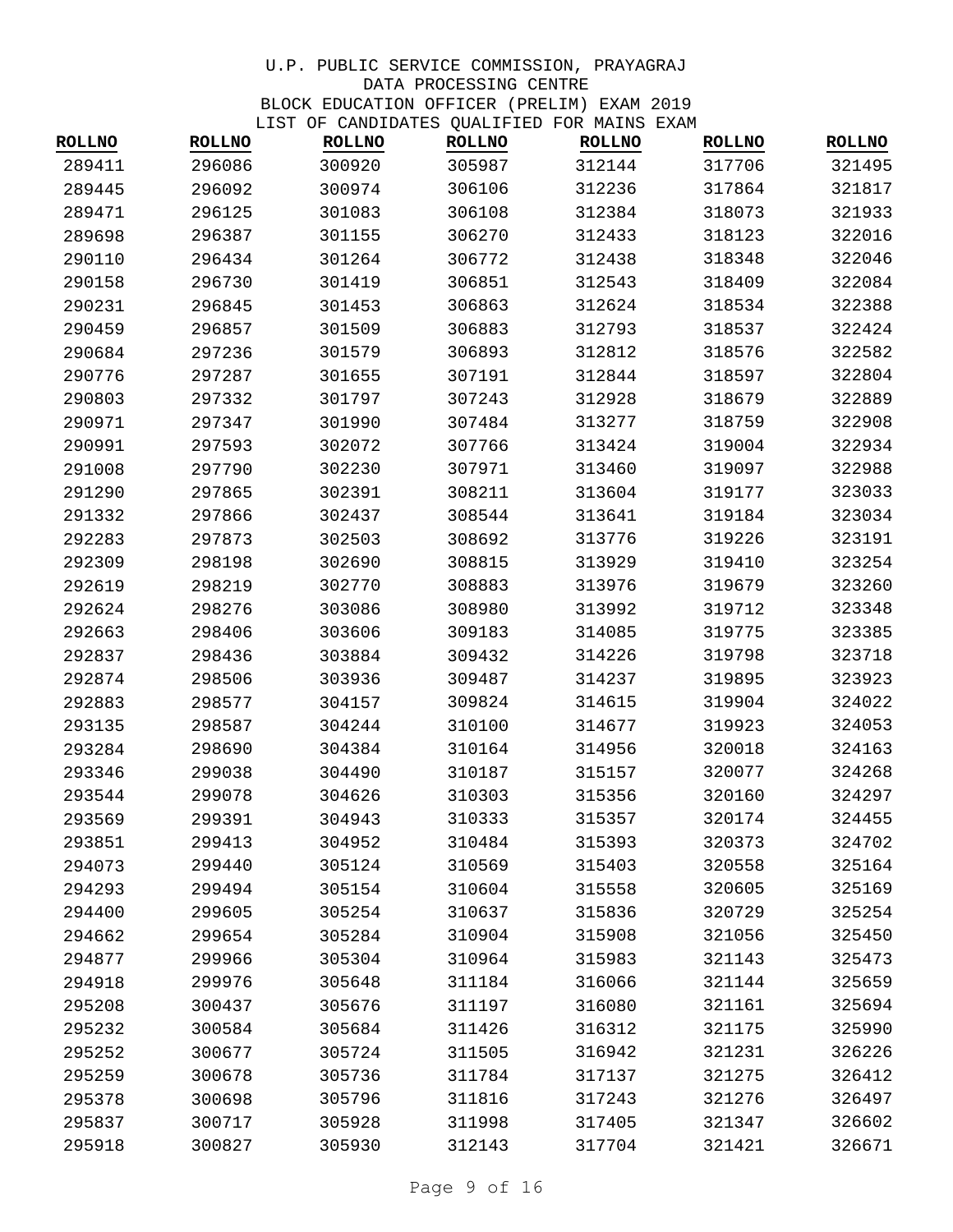| <b>ROLLNO</b> | <b>ROLLNO</b> | TIPI OF CANDIDAILD QUALIFIED FOR MAIND EAAM<br><b>ROLLNO</b> | <b>ROLLNO</b> | <b>ROLLNO</b> | <b>ROLLNO</b> | <b>ROLLNO</b> |
|---------------|---------------|--------------------------------------------------------------|---------------|---------------|---------------|---------------|
| 326865        | 332423        | 337123                                                       | 341406        | 346882        | 351056        | 355293        |
| 327033        | 332432        | 337306                                                       | 341478        | 347049        | 351231        | 355331        |
| 327068        | 332452        | 337368                                                       | 341613        | 347165        | 351253        | 355397        |
| 327073        | 332554        | 337573                                                       | 341714        | 347198        | 351289        | 355424        |
| 327082        | 332578        | 337626                                                       | 341993        | 347243        | 351302        | 355793        |
| 327218        | 332609        | 337659                                                       | 342071        | 347503        | 351365        | 355849        |
| 327233        | 332806        | 337712                                                       | 342476        | 347554        | 351374        | 356006        |
| 327242        | 332825        | 337923                                                       | 342604        | 347617        | 351378        | 356259        |
| 327291        | 332875        | 337962                                                       | 342852        | 347662        | 351781        | 356328        |
| 327326        | 332912        | 338077                                                       | 343081        | 347709        | 351782        | 356337        |
| 327339        | 332958        | 338111                                                       | 343093        | 347737        | 351870        | 356353        |
| 327865        | 332962        | 338205                                                       | 343172        | 347791        | 351914        | 356574        |
| 327922        | 333018        | 338325                                                       | 343188        | 347838        | 352034        | 356678        |
| 328238        | 333132        | 338636                                                       | 343548        | 348254        | 352131        | 356695        |
| 328382        | 333451        | 338654                                                       | 343583        | 348526        | 352145        | 356818        |
| 328477        | 333486        | 338745                                                       | 343643        | 348781        | 352466        | 357026        |
| 328511        | 333610        | 338847                                                       | 343664        | 348801        | 352546        | 357027        |
| 328670        | 333660        | 338872                                                       | 343766        | 348859        | 352565        | 357328        |
| 328697        | 333677        | 338931                                                       | 343793        | 348957        | 352585        | 357407        |
| 328829        | 334028        | 338966                                                       | 343796        | 349011        | 352602        | 357408        |
| 328931        | 334038        | 338975                                                       | 343975        | 349022        | 352778        | 357427        |
| 329612        | 334108        | 339006                                                       | 344233        | 349094        | 352798        | 357556        |
| 329780        | 334633        | 339212                                                       | 344293        | 349134        | 352939        | 357581        |
| 330080        | 334806        | 339286                                                       | 344501        | 349223        | 353065        | 357721        |
| 330145        | 334886        | 339325                                                       | 344710        | 349254        | 353125        | 357748        |
| 330213        | 335272        | 339331                                                       | 345061        | 349449        | 353322        | 357844        |
| 330313        | 335291        | 339457                                                       | 345116        | 349505        | 353325        | 357929        |
| 330412        | 335514        | 339476                                                       | 345329        | 349569        | 353345        | 358057        |
| 330487        | 335529        | 339532                                                       | 345603        | 349591        | 353467        | 358157        |
| 330492        | 335612        | 339652                                                       | 345793        | 349642        | 353661        | 358213        |
| 330606        | 335620        | 340124                                                       | 345811        | 349739        | 353845        | 358285        |
| 330827        | 335718        | 340257                                                       | 345936        | 349773        | 353981        | 358291        |
| 330905        | 335779        | 340412                                                       | 346012        | 349829        | 354074        | 358302        |
| 331292        | 336082        | 340583                                                       | 346163        | 349882        | 354105        | 358309        |
| 331475        | 336288        | 340628                                                       | 346285        | 350123        | 354125        | 358333        |
| 331502        | 336387        | 340653                                                       | 346291        | 350342        | 354261        | 358411        |
| 331527        | 336569        | 340724                                                       | 346343        | 350709        | 354441        | 358568        |
| 331759        | 336642        | 340732                                                       | 346454        | 350727        | 354617        | 358706        |
| 331765        | 336703        | 340737                                                       | 346512        | 350738        | 354700        | 358809        |
| 332170        | 336725        | 340903                                                       | 346646        | 350769        | 354722        | 358963        |
| 332211        | 336914        | 340936                                                       | 346683        | 350936        | 354917        | 359427        |
| 332346        | 336947        | 341287                                                       | 346691        | 351029        | 354925        | 359460        |
| 332383        | 336996        | 341318                                                       | 346793        | 351046        | 355042        | 359534        |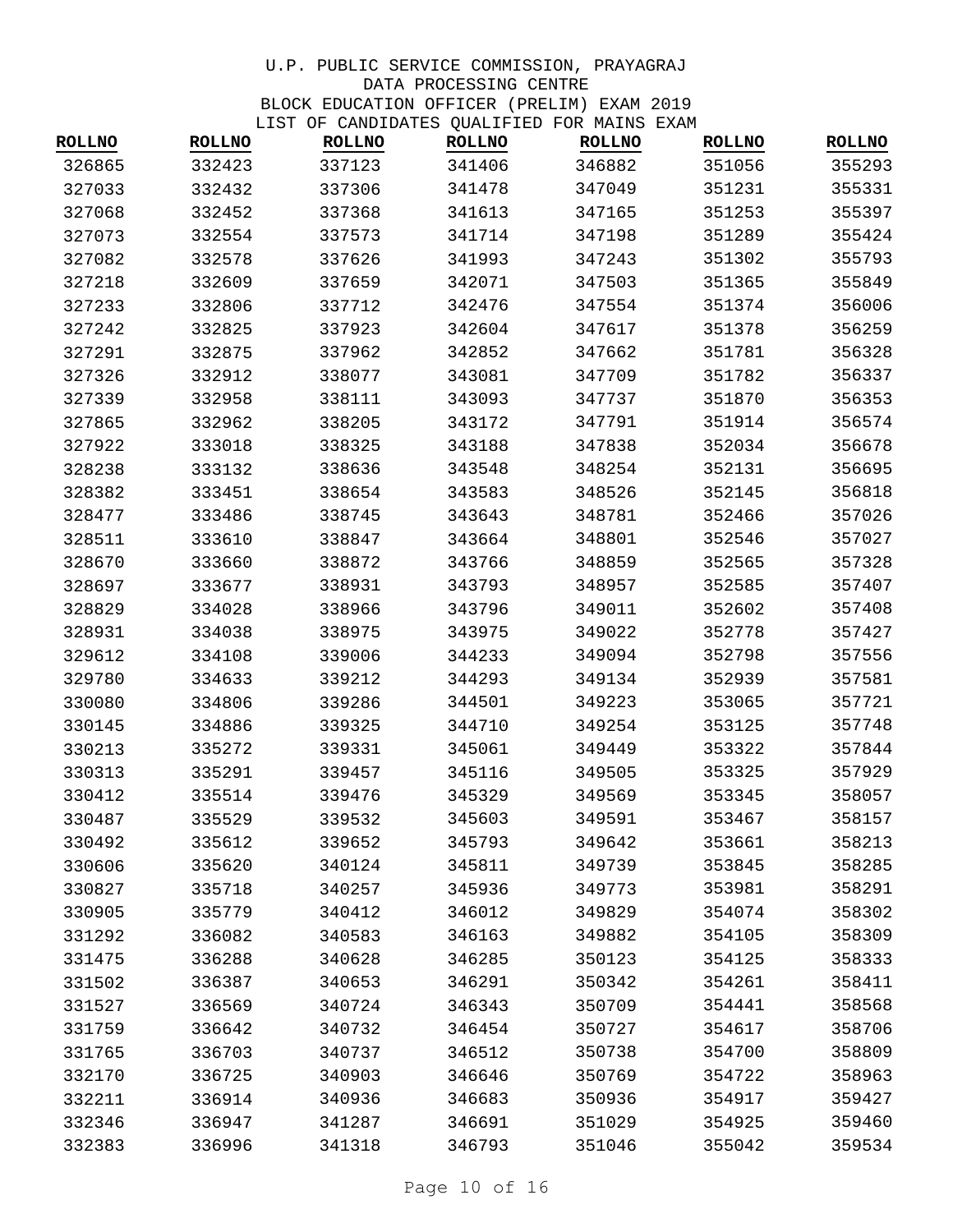| <b>ROLLNO</b> | <b>ROLLNO</b> | TIST OF CANDIDATES QUADIFIED FOR MAINS EAAM<br><b>ROLLNO</b> | <b>ROLLNO</b> | <b>ROLLNO</b> | <b>ROLLNO</b> | <b>ROLLNO</b> |
|---------------|---------------|--------------------------------------------------------------|---------------|---------------|---------------|---------------|
| 359702        | 363768        | 367958                                                       | 372768        | 376975        | 380849        | 384056        |
| 359854        | 364075        | 368038                                                       | 372954        | 377115        | 381233        | 384209        |
| 359908        | 364101        | 368039                                                       | 372985        | 377226        | 381266        | 384213        |
| 359918        | 364144        | 368164                                                       | 372990        | 377281        | 381428        | 384378        |
| 359926        | 364236        | 368445                                                       | 373056        | 377375        | 381456        | 384382        |
| 360227        | 364700        | 368631                                                       | 373125        | 377430        | 381473        | 384401        |
| 360253        | 365099        | 368714                                                       | 373370        | 377465        | 381497        | 384506        |
| 360372        | 365101        | 369028                                                       | 373396        | 377533        | 381632        | 384707        |
| 360373        | 365125        | 369051                                                       | 373479        | 377583        | 381853        | 385269        |
| 360495        | 365295        | 369067                                                       | 373516        | 377733        | 381862        | 385568        |
| 360601        | 365319        | 369176                                                       | 373584        | 377751        | 381995        | 385902        |
| 360609        | 365491        | 369239                                                       | 373593        | 377781        | 382049        | 385982        |
| 360615        | 365539        | 369539                                                       | 373756        | 377854        | 382079        | 386236        |
| 360929        | 365625        | 369816                                                       | 373794        | 377876        | 382102        | 386341        |
| 360957        | 365626        | 369866                                                       | 373888        | 377913        | 382148        | 386343        |
| 361029        | 365721        | 369891                                                       | 373996        | 377961        | 382181        | 386408        |
| 361089        | 365807        | 369911                                                       | 374056        | 378332        | 382293        | 386412        |
| 361136        | 365890        | 370032                                                       | 374070        | 378436        | 382475        | 386452        |
| 361169        | 366138        | 370184                                                       | 374215        | 378493        | 382528        | 386486        |
| 361276        | 366141        | 370192                                                       | 374287        | 378529        | 382633        | 386613        |
| 361506        | 366185        | 370333                                                       | 374376        | 378548        | 382737        | 387012        |
| 361513        | 366325        | 370518                                                       | 374481        | 378739        | 382826        | 387055        |
| 361552        | 366410        | 370605                                                       | 374498        | 378849        | 382921        | 387063        |
| 361597        | 366473        | 371129                                                       | 374605        | 378861        | 382930        | 387073        |
| 361617        | 366479        | 371150                                                       | 374612        | 378882        | 382968        | 387149        |
| 361714        | 366541        | 371179                                                       | 374826        | 378925        | 382970        | 387189        |
| 361822        | 366599        | 371236                                                       | 374928        | 378929        | 382980        | 387333        |
| 361904        | 366672        | 371332                                                       | 374955        | 378982        | 383002        | 387361        |
| 361985        | 366699        | 371340                                                       | 375066        | 379124        | 383021        | 387371        |
| 362008        | 366735        | 371387                                                       | 375076        | 379134        | 383293        | 387381        |
| 362186        | 366754        | 371506                                                       | 375238        | 379220        | 383320        | 387464        |
| 362233        | 366821        | 371556                                                       | 375657        | 379689        | 383410        | 387497        |
| 362259        | 366878        | 371641                                                       | 375901        | 379799        | 383412        | 387567        |
| 362457        | 367121        | 371658                                                       | 376053        | 379849        | 383449        | 387772        |
| 362568        | 367292        | 371773                                                       | 376081        | 379872        | 383501        | 387822        |
| 362783        | 367335        | 372065                                                       | 376097        | 379912        | 383516        | 387844        |
| 362837        | 367358        | 372076                                                       | 376158        | 380287        | 383558        | 387939        |
| 362964        | 367365        | 372088                                                       | 376320        | 380309        | 383626        | 388004        |
| 363103        | 367416        | 372116                                                       | 376475        | 380321        | 383729        | 388044        |
| 363214        | 367551        | 372155                                                       | 376582        | 380411        | 383738        | 388113        |
| 363421        | 367576        | 372345                                                       | 376772        | 380537        | 383776        | 388367        |
| 363580        | 367651        | 372393                                                       | 376815        | 380655        | 383786        | 388412        |
| 363684        | 367671        | 372514                                                       | 376871        | 380836        | 383829        | 388519        |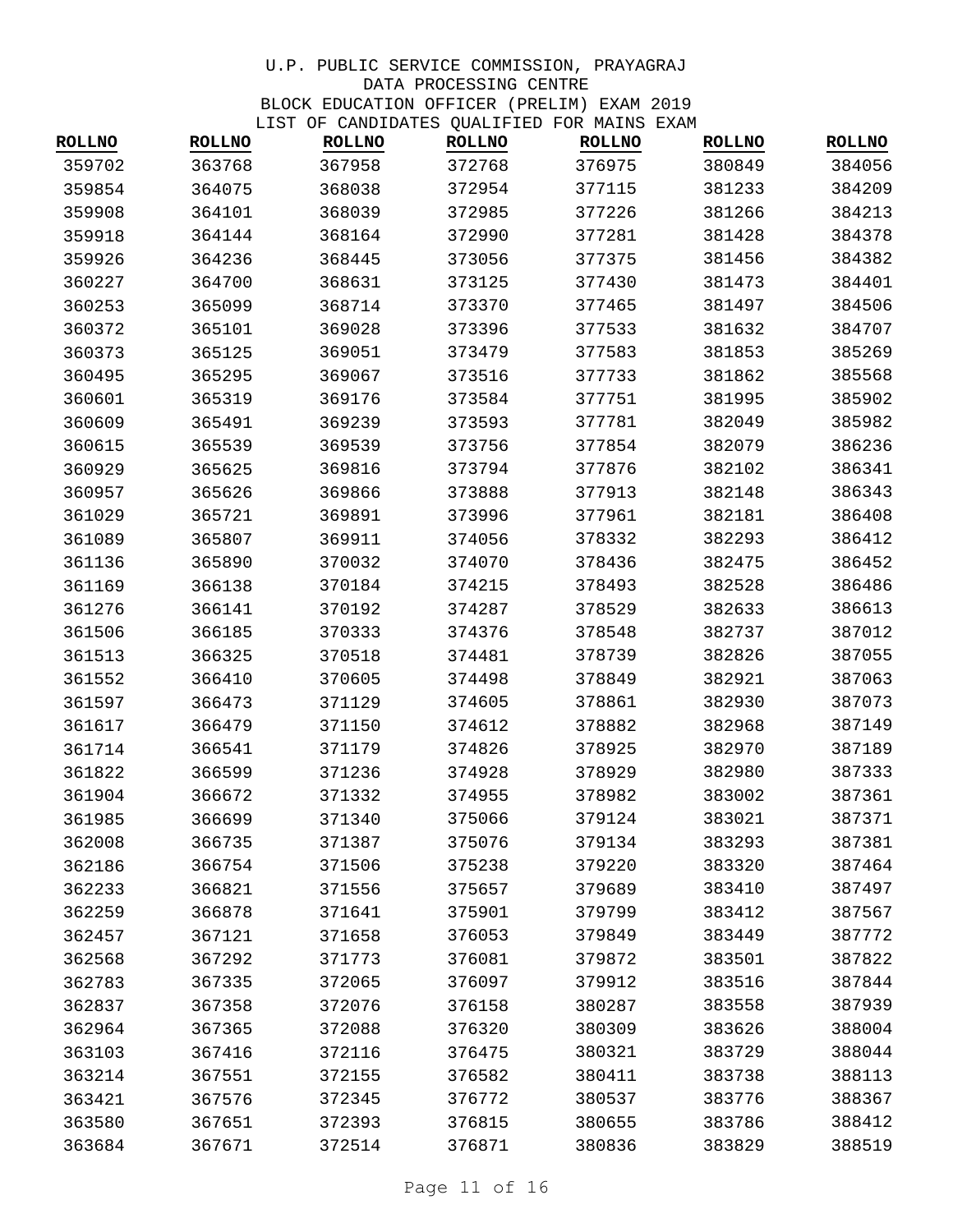| <b>ROLLNO</b> | <b>ROLLNO</b> | <b>ROLLNO</b> | CANDIDAILD QUADII IDD I OK FEIND<br><b>ROLLNO</b> | <b>ROLLNO</b> | <b>ROLLNO</b> | <b>ROLLNO</b> |
|---------------|---------------|---------------|---------------------------------------------------|---------------|---------------|---------------|
| 388616        | 393786        | 398561        | 404014                                            | 407835        | 411641        | 416210        |
| 388722        | 393798        | 398578        | 404217                                            | 407916        | 411734        | 416350        |
| 388944        | 393899        | 398630        | 404376                                            | 408031        | 411859        | 416428        |
| 388971        | 393936        | 398699        | 404553                                            | 408072        | 412034        | 416880        |
| 388982        | 394194        | 398741        | 404684                                            | 408089        | 412087        | 417010        |
| 389196        | 394373        | 398981        | 404889                                            | 408376        | 412295        | 417115        |
| 389214        | 394389        | 399324        | 404921                                            | 408377        | 412379        | 417255        |
| 389314        | 394557        | 399377        | 404987                                            | 408665        | 412748        | 417294        |
| 389342        | 394756        | 399469        | 404997                                            | 408783        | 412812        | 417306        |
| 389373        | 394969        | 399488        | 405147                                            | 408877        | 412816        | 417413        |
| 389433        | 395078        | 399569        | 405149                                            | 408904        | 412913        | 417422        |
| 389595        | 395107        | 399730        | 405164                                            | 409032        | 412915        | 417450        |
| 389822        | 395121        | 399875        | 405273                                            | 409128        | 412930        | 417496        |
| 389845        | 395158        | 399930        | 405314                                            | 409152        | 412991        | 417566        |
| 390232        | 395163        | 400007        | 405397                                            | 409216        | 412993        | 417673        |
| 390257        | 395198        | 400330        | 405398                                            | 409221        | 413315        | 417704        |
| 390402        | 395484        | 400344        | 405487                                            | 409238        | 413519        | 417786        |
| 390878        | 395571        | 400414        | 405564                                            | 409317        | 413842        | 417794        |
| 390954        | 395617        | 400981        | 405616                                            | 409365        | 414034        | 417915        |
| 391012        | 395662        | 401159        | 405745                                            | 409702        | 414110        | 417949        |
| 391322        | 395804        | 401277        | 405784                                            | 409713        | 414473        | 418421        |
| 391397        | 395928        | 401399        | 405787                                            | 409926        | 414499        | 418434        |
| 391479        | 396097        | 401449        | 405854                                            | 409984        | 414543        | 418533        |
| 391641        | 396153        | 401503        | 405937                                            | 410039        | 414544        | 418694        |
| 391658        | 396218        | 401806        | 405991                                            | 410152        | 414690        | 418726        |
| 391690        | 396518        | 402055        | 405996                                            | 410247        | 414702        | 418781        |
| 391733        | 396536        | 402146        | 406196                                            | 410326        | 414793        | 418933        |
| 392102        | 396636        | 402206        | 406547                                            | 410369        | 414873        | 419167        |
| 392162        | 396718        | 402277        | 406622                                            | 410467        | 415058        | 419298        |
| 392269        | 396738        | 402350        | 406637                                            | 410487        | 415094        | 419421        |
| 392319        | 396739        | 402372        | 406646                                            | 410582        | 415118        | 419478        |
| 392338        | 396891        | 402544        | 407025                                            | 410613        | 415234        | 419634        |
| 392510        | 397076        | 403166        | 407047                                            | 410679        | 415374        | 419784        |
| 392594        | 397081        | 403221        | 407101                                            | 410754        | 415424        | 419794        |
| 392738        | 397157        | 403284        | 407121                                            | 410783        | 415456        | 419961        |
| 392779        | 397278        | 403289        | 407133                                            | 410810        | 415534        | 420042        |
| 392878        | 397327        | 403307        | 407153                                            | 410927        | 415564        | 420061        |
| 392982        | 397438        | 403474        | 407206                                            | 410963        | 415676        | 420129        |
| 393089        | 397456        | 403502        | 407447                                            | 411077        | 415899        | 420334        |
| 393152        | 397487        | 403672        | 407592                                            | 411356        | 415944        | 420369        |
| 393313        | 397623        | 403674        | 407618                                            | 411410        | 415967        | 420433        |
| 393420        | 397981        | 403718        | 407784                                            | 411435        | 416057        | 420709        |
| 393639        | 398413        | 404004        | 407792                                            | 411543        | 416112        | 420934        |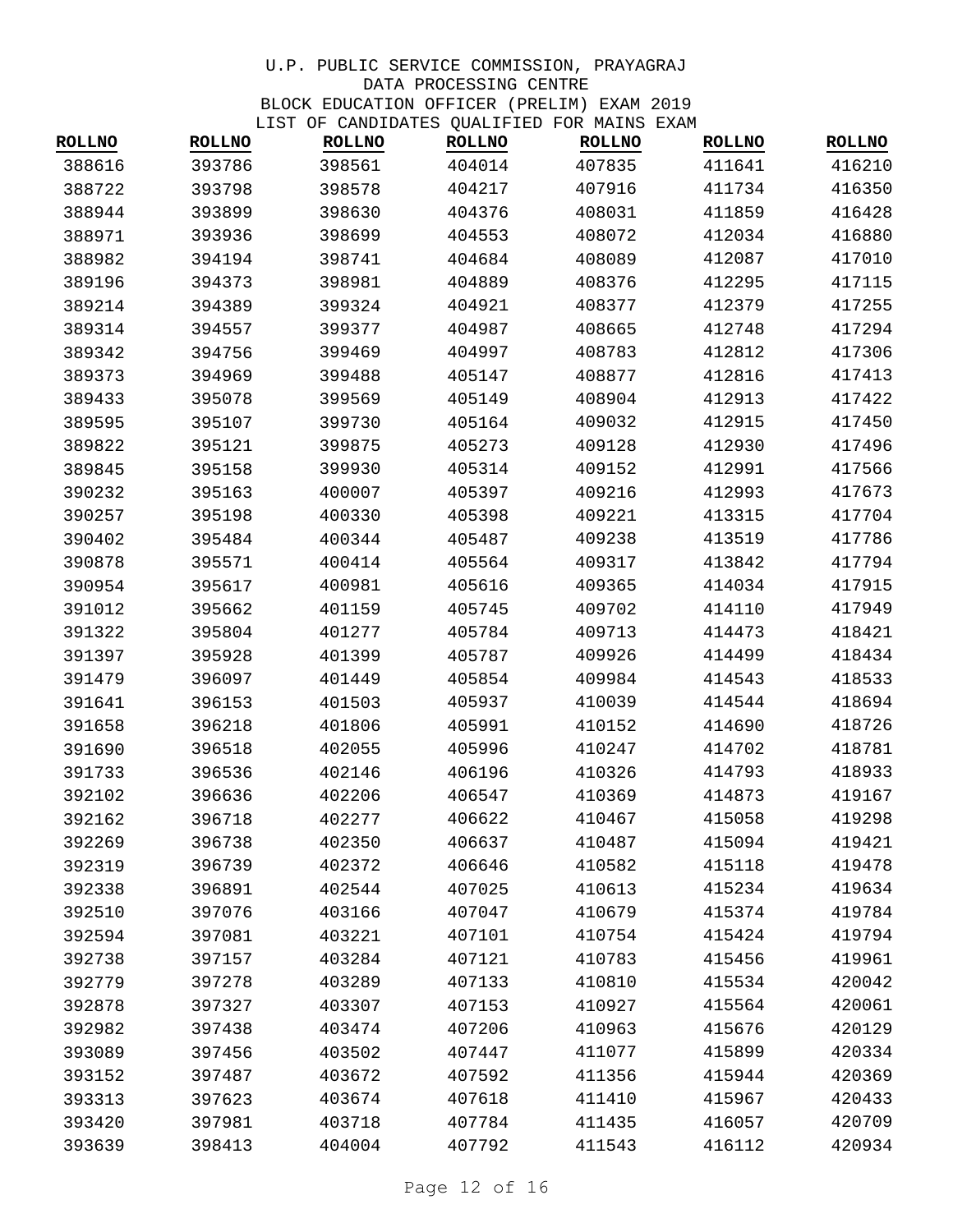| <b>ROLLNO</b> | <b>ROLLNO</b> | <b>ROLLNO</b> | OF CANDIDATED QUADITIED FOR MAIND<br><b>ROLLNO</b> | <b>ROLLNO</b> | 11717171<br><b>ROLLNO</b> | <b>ROLLNO</b> |
|---------------|---------------|---------------|----------------------------------------------------|---------------|---------------------------|---------------|
| 421010        | 424621        | 426997        | 431810                                             | 436666        | 440566                    | 444357        |
| 421073        | 424663        | 427006        | 431876                                             | 436774        | 440577                    | 444385        |
| 421157        | 424673        | 427430        | 432134                                             | 436893        | 440609                    | 444509        |
| 421211        | 424767        | 427434        | 432201                                             | 436931        | 440629                    | 444678        |
| 421474        | 424793        | 427478        | 432223                                             | 437042        | 440711                    | 444764        |
| 421507        | 424830        | 427581        | 432274                                             | 437067        | 440733                    | 444833        |
| 421564        | 424834        | 427808        | 432358                                             | 437102        | 440826                    | 444864        |
| 421574        | 424973        | 427816        | 432403                                             | 437103        | 440962                    | 444904        |
| 421594        | 424997        | 427853        | 432590                                             | 437116        | 440985                    | 444952        |
| 421707        | 425013        | 428068        | 432649                                             | 437377        | 440997                    | 445164        |
| 421759        | 425018        | 428169        | 433307                                             | 437973        | 441050                    | 445178        |
| 421761        | 425061        | 428509        | 433353                                             | 438106        | 441203                    | 445250        |
| 421809        | 425136        | 428518        | 433366                                             | 438204        | 441224                    | 445334        |
| 421873        | 425146        | 428561        | 433382                                             | 438214        | 441306                    | 445475        |
| 421893        | 425213        | 428581        | 433391                                             | 438249        | 441592                    | 445502        |
| 421933        | 425221        | 428593        | 433482                                             | 438326        | 441744                    | 445630        |
| 421994        | 425398        | 428636        | 433693                                             | 438336        | 441763                    | 445728        |
| 422039        | 425448        | 428690        | 433827                                             | 438353        | 441866                    | 445863        |
| 422153        | 425509        | 428825        | 434016                                             | 438396        | 441892                    | 446002        |
| 422229        | 425687        | 428841        | 434113                                             | 438577        | 441933                    | 446107        |
| 422276        | 425713        | 429037        | 434235                                             | 438691        | 442042                    | 446143        |
| 422314        | 425754        | 429038        | 434309                                             | 438731        | 442659                    | 446476        |
| 422372        | 425779        | 429234        | 434404                                             | 439015        | 442822                    | 446481        |
| 422501        | 425827        | 429270        | 434573                                             | 439090        | 442872                    | 446676        |
| 422556        | 425853        | 429353        | 434583                                             | 439092        | 442912                    | 446687        |
| 422629        | 425973        | 429854        | 434602                                             | 439353        | 443062                    | 446748        |
| 422916        | 426021        | 429909        | 434626                                             | 439378        | 443067                    | 446851        |
| 423353        | 426053        | 430156        | 434689                                             | 439658        | 443152                    | 446896        |
| 423433        | 426104        | 430234        | 434893                                             | 439703        | 443199                    | 447079        |
| 423513        | 426118        | 430300        | 435050                                             | 439790        | 443296                    | 447117        |
| 423605        | 426234        | 430342        | 435154                                             | 439875        | 443372                    | 447324        |
| 423633        | 426419        | 430906        | 435400                                             | 439929        | 443416                    | 447402        |
| 423759        | 426473        | 431005        | 435597                                             | 439994        | 443608                    | 447404        |
| 423761        | 426493        | 431313        | 435641                                             | 439995        | 443663                    | 447422        |
| 423937        | 426593        | 431341        | 435669                                             | 440253        | 443692                    | 447503        |
| 423967        | 426707        | 431383        | 435877                                             | 440266        | 443890                    | 447504        |
| 423976        | 426715        | 431397        | 435890                                             | 440293        | 443905                    | 447536        |
| 423987        | 426790        | 431433        | 436131                                             | 440307        | 443990                    | 447596        |
| 424034        | 426801        | 431454        | 436288                                             | 440390        | 444067                    | 447601        |
| 424073        | 426810        | 431488        | 436355                                             | 440394        | 444070                    | 447636        |
| 424314        | 426846        | 431702        | 436451                                             | 440410        | 444241                    | 447651        |
| 424319        | 426895        | 431756        | 436593                                             | 440427        | 444307                    | 447703        |
| 424548        | 426981        | 431774        | 436631                                             | 440560        | 444347                    | 447759        |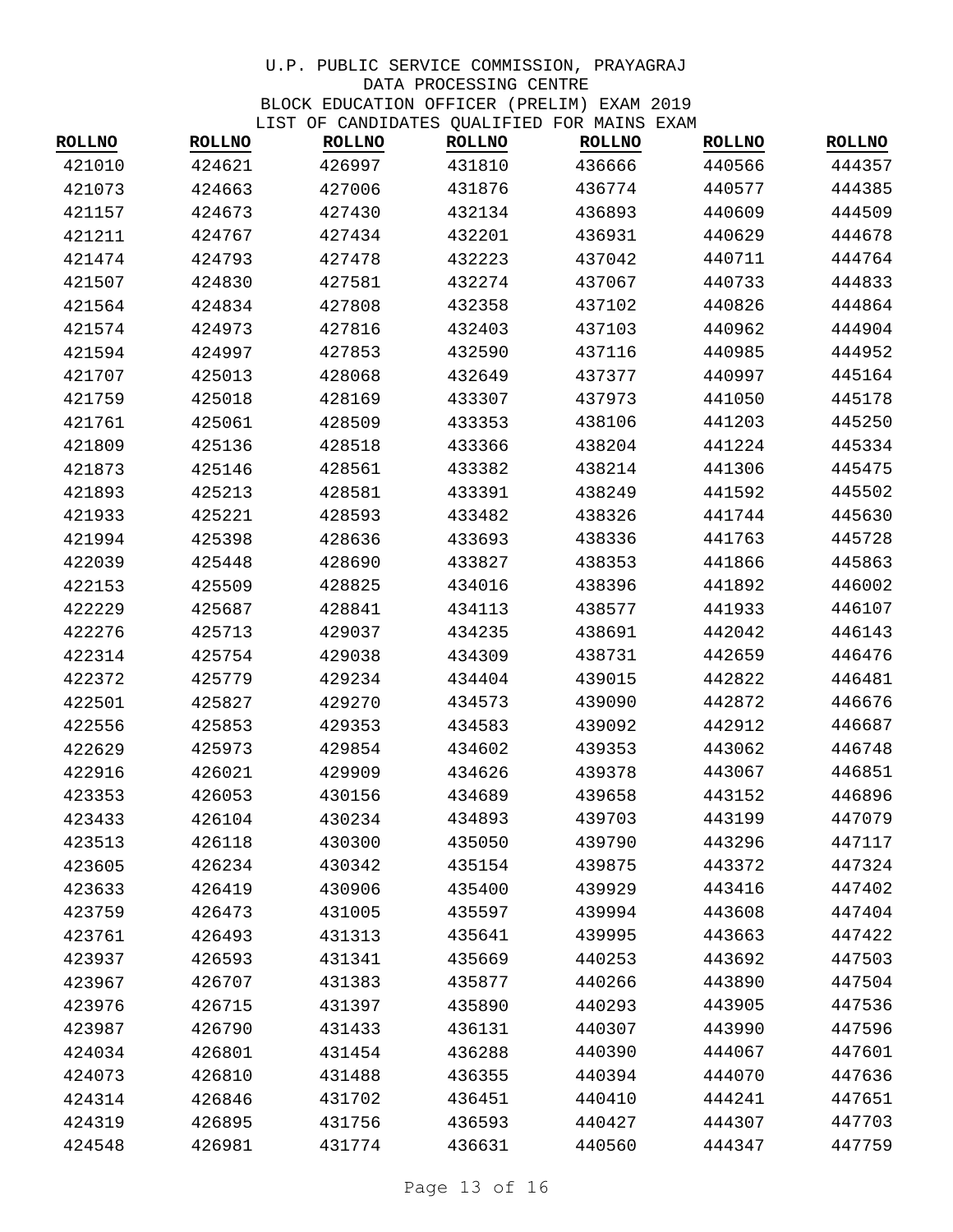| <b>ROLLNO</b> | <b>ROLLNO</b> | <b>ROLLNO</b> | CANDIDAILDO QUADILIDO I OR PAIND<br><b>ROLLNO</b> | <b>ROLLNO</b> | <b>ROLLNO</b> | <b>ROLLNO</b> |
|---------------|---------------|---------------|---------------------------------------------------|---------------|---------------|---------------|
| 447829        | 452758        | 457856        | 464414                                            | 468779        | 474009        | 481239        |
| 447862        | 452875        | 457881        | 464619                                            | 468893        | 474045        | 482174        |
| 447956        | 452885        | 457933        | 464698                                            | 469027        | 474395        | 482191        |
| 448139        | 453421        | 458411        | 464813                                            | 469078        | 474464        | 482346        |
| 448196        | 453488        | 458476        | 465199                                            | 469113        | 474561        | 482523        |
| 448229        | 453516        | 458485        | 465477                                            | 469232        | 474809        | 482534        |
| 448263        | 453765        | 458887        | 465598                                            | 469555        | 474876        | 482536        |
| 448329        | 453767        | 458961        | 465705                                            | 469948        | 474934        | 482674        |
| 448438        | 453816        | 459054        | 465741                                            | 470212        | 475493        | 482940        |
| 448454        | 453969        | 459181        | 465896                                            | 470242        | 475568        | 482978        |
| 448776        | 454171        | 459716        | 466105                                            | 470317        | 475687        | 483088        |
| 448956        | 454348        | 459836        | 466116                                            | 470380        | 475788        | 483089        |
| 448974        | 454476        | 459861        | 466165                                            | 470468        | 475869        | 483336        |
| 448988        | 454649        | 459877        | 466239                                            | 470575        | 476511        | 483477        |
| 449136        | 454663        | 459879        | 466527                                            | 470845        | 476558        | 483619        |
| 449209        | 454701        | 460086        | 466634                                            | 471033        | 476885        | 483694        |
| 449248        | 454816        | 460091        | 466664                                            | 471187        | 476948        | 483767        |
| 449274        | 454836        | 460096        | 466708                                            | 471339        | 477308        | 484070        |
| 449463        | 454923        | 460194        | 466785                                            | 471696        | 477365        | 484453        |
| 449526        | 454986        | 460198        | 466856                                            | 471716        | 477691        | 484591        |
| 449528        | 455076        | 460201        | 466927                                            | 471853        | 477759        | 484610        |
| 449774        | 455189        | 460561        | 467049                                            | 472063        | 477773        | 484654        |
| 449847        | 455245        | 460731        | 467073                                            | 472171        | 477862        | 484683        |
| 449877        | 455348        | 460794        | 467255                                            | 472622        | 478109        | 484741        |
| 450171        | 455701        | 460811        | 467287                                            | 472711        | 478247        | 484829        |
| 450188        | 455829        | 460891        | 467367                                            | 472766        | 478538        | 484894        |
| 450209        | 456149        | 460964        | 467512                                            | 472778        | 478749        | 484968        |
| 450363        | 456516        | 460971        | 467560                                            | 472823        | 478905        | 485009        |
| 450532        | 456536        | 461079        | 467614                                            | 472827        | 479044        | 485169        |
| 450583        | 456578        | 461271        | 467644                                            | 472847        | 479249        | 485251        |
| 450590        | 456656        | 461551        | 467703                                            | 472896        | 479326        | 485299        |
| 450607        | 456721        | 461631        | 467753                                            | 472968        | 479530        | 485467        |
| 450627        | 456757        | 461856        | 467774                                            | 473056        | 479615        | 485501        |
| 450757        | 456909        | 461861        | 467793                                            | 473069        | 479718        | 485525        |
| 450819        | 456976        | 462848        | 467874                                            | 473127        | 479785        | 485574        |
| 451098        | 457016        | 462895        | 467973                                            | 473215        | 479859        | 485596        |
| 451263        | 457029        | 463207        | 468077                                            | 473259        | 480025        | 485610        |
| 451463        | 457076        | 463438        | 468295                                            | 473377        | 480325        | 485714        |
| 452118        | 457376        | 463651        | 468333                                            | 473547        | 480446        | 485935        |
| 452156        | 457451        | 463676        | 468431                                            | 473566        | 480516        | 485987        |
| 452159        | 457480        | 463714        | 468514                                            | 473568        | 480570        | 486451        |
| 452407        | 457676        | 463821        | 468648                                            | 473928        | 480681        | 486519        |
| 452583        | 457713        | 464255        | 468728                                            | 473954        | 480709        | 486533        |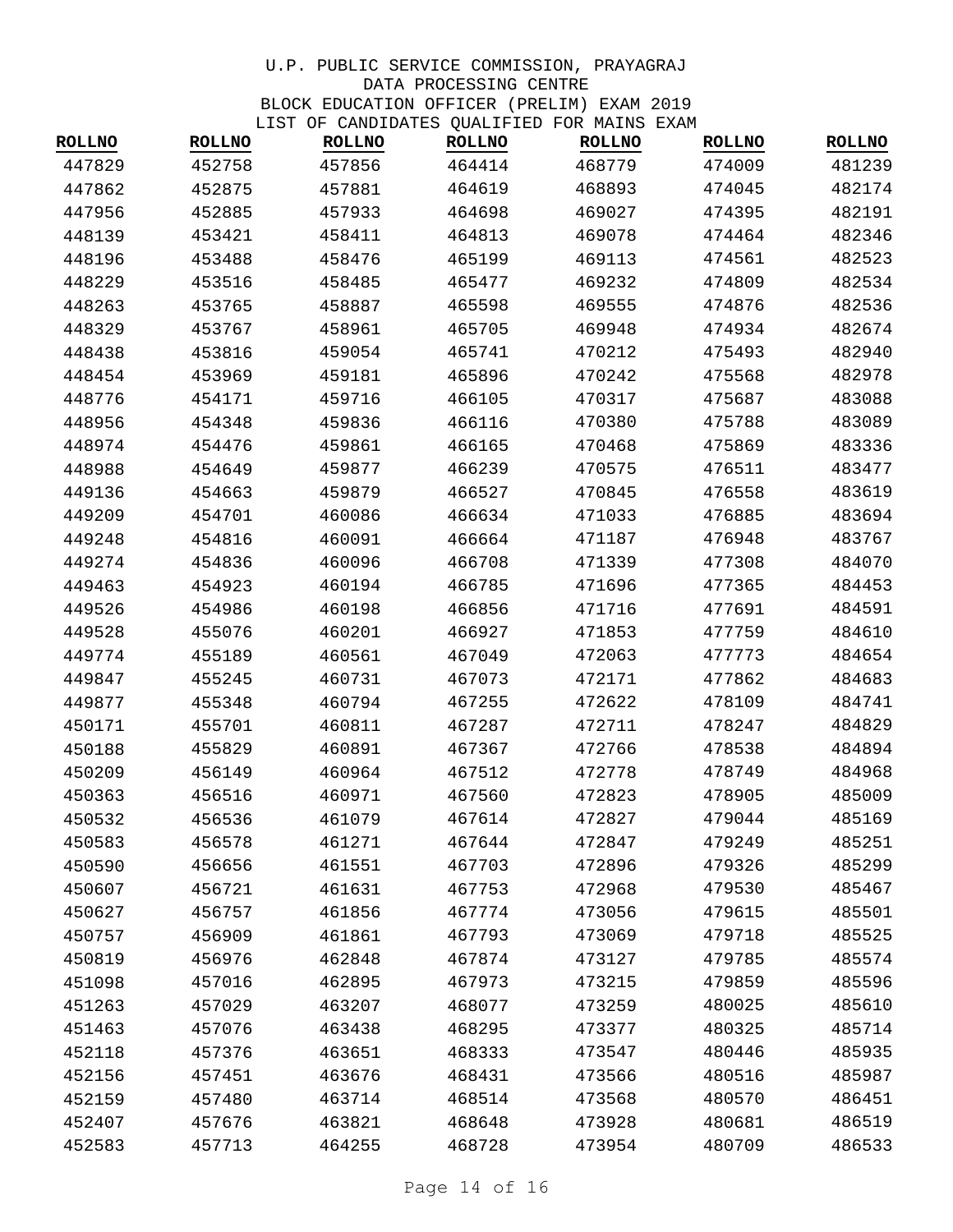| <b>ROLLNO</b> | ᆈᆂᇦᆂ<br><b>ROLLNO</b> | <b>ROLLNO</b> | <b>ROLLNO</b> | OF CANDIDATED QUADIFIED FOR MAIND EARM<br><b>ROLLNO</b> | <b>ROLLNO</b> | <b>ROLLNO</b> |
|---------------|-----------------------|---------------|---------------|---------------------------------------------------------|---------------|---------------|
| 486613        | 491038                | 497059        | 500979        | 506116                                                  | 510034        | 517425        |
| 486618        | 491293                | 497075        | 501591        | 506194                                                  | 510079        | 517618        |
| 486693        | 491356                | 497197        | 501679        | 506213                                                  | 510333        | 517655        |
| 486878        | 491770                | 497264        | 501716        | 506327                                                  | 510436        | 517716        |
| 486908        | 491803                | 497267        | 501755        | 506596                                                  | 510451        | 517745        |
| 486973        | 491806                | 497466        | 501779        | 506656                                                  | 510644        | 517755        |
| 486998        | 491947                | 497467        | 501781        | 506719                                                  | 510698        | 518146        |
| 487114        | 492184                | 497517        | 501871        | 507006                                                  | 510739        | 518183        |
| 487156        | 492229                | 497686        | 502139        | 507038                                                  | 511099        | 518211        |
| 487395        | 492328                | 497724        | 502255        | 507099                                                  | 511474        | 518317        |
| 487422        | 492353                | 497811        | 502337        | 507156                                                  | 511495        | 518439        |
| 487458        | 492654                | 497848        | 502595        | 507157                                                  | 511563        | 518570        |
| 487465        | 492684                | 497855        | 502775        | 507188                                                  | 511837        | 518828        |
| 487505        | 492836                | 497926        | 502848        | 507227                                                  | 511853        | 518935        |
| 487664        | 492874                | 497972        | 502876        | 507230                                                  | 512612        | 519272        |
| 487801        | 493034                | 497979        | 502885        | 507761                                                  | 512849        | 519306        |
| 487918        | 493050                | 498099        | 502955        | 507874                                                  | 513042        | 519319        |
| 488133        | 493426                | 498151        | 503061        | 507887                                                  | 513334        | 519386        |
| 488346        | 493786                | 498201        | 503175        | 508075                                                  | 513335        | 519575        |
| 488359        | 493916                | 498456        | 503227        | 508136                                                  | 513415        | 519762        |
| 488470        | 494217                | 498534        | 503278        | 508196                                                  | 513499        | 519868        |
| 488871        | 494391                | 498545        | 503467        | 508251                                                  | 513676        | 519906        |
| 488897        | 494513                | 498551        | 503753        | 508424                                                  | 513765        | 519955        |
| 489039        | 494655                | 498621        | 503996        | 508528                                                  | 513802        | 520051        |
| 489328        | 494661                | 498696        | 504113        | 508736                                                  | 514632        | 520056        |
| 489409        | 494795                | 498810        | 504177        | 508856                                                  | 514747        | 520235        |
| 489629        | 494798                | 499041        | 504248        | 508981                                                  | 514906        | 520256        |
| 489773        | 494845                | 499101        | 504636        | 509116                                                  | 515178        | 520348        |
| 489927        | 494951                | 499235        | 504668        | 509195                                                  | 515228        | 520349        |
| 489931        | 495081                | 499278        | 504680        | 509308                                                  | 515319        | 520379        |
| 489986        | 495173                | 499668        | 504839        | 509359                                                  | 515379        | 520414        |
| 490164        | 495356                | 499852        | 504933        | 509428                                                  | 516072        | 520509        |
| 490403        | 495421                | 499857        | 505036        | 509435                                                  | 516131        | 520569        |
| 490548        | 495854                | 500038        | 505241        | 509501                                                  | 516220        | 520574        |
| 490616        | 495961                | 500109        | 505434        | 509515                                                  | 516389        | 520612        |
| 490716        | 495984                | 500122        | 505477        | 509538                                                  | 516394        | 520649        |
| 490730        | 496002                | 500236        | 505479        | 509636                                                  | 516446        | 520776        |
| 490904        | 496211                | 500254        | 505527        | 509715                                                  | 516588        | 520808        |
| 490924        | 496221                | 500416        | 505548        | 509790                                                  | 516632        | 520848        |
| 490945        | 496542                | 500467        | 505728        | 509848                                                  | 516766        | 520937        |
| 490946        | 496638                | 500516        | 505971        | 509857                                                  | 516921        | 521041        |
| 490948        | 496814                | 500839        | 506023        | 509889                                                  | 517088        | 521187        |
| 490986        | 496874                | 500854        | 506114        | 509931                                                  | 517123        | 521258        |